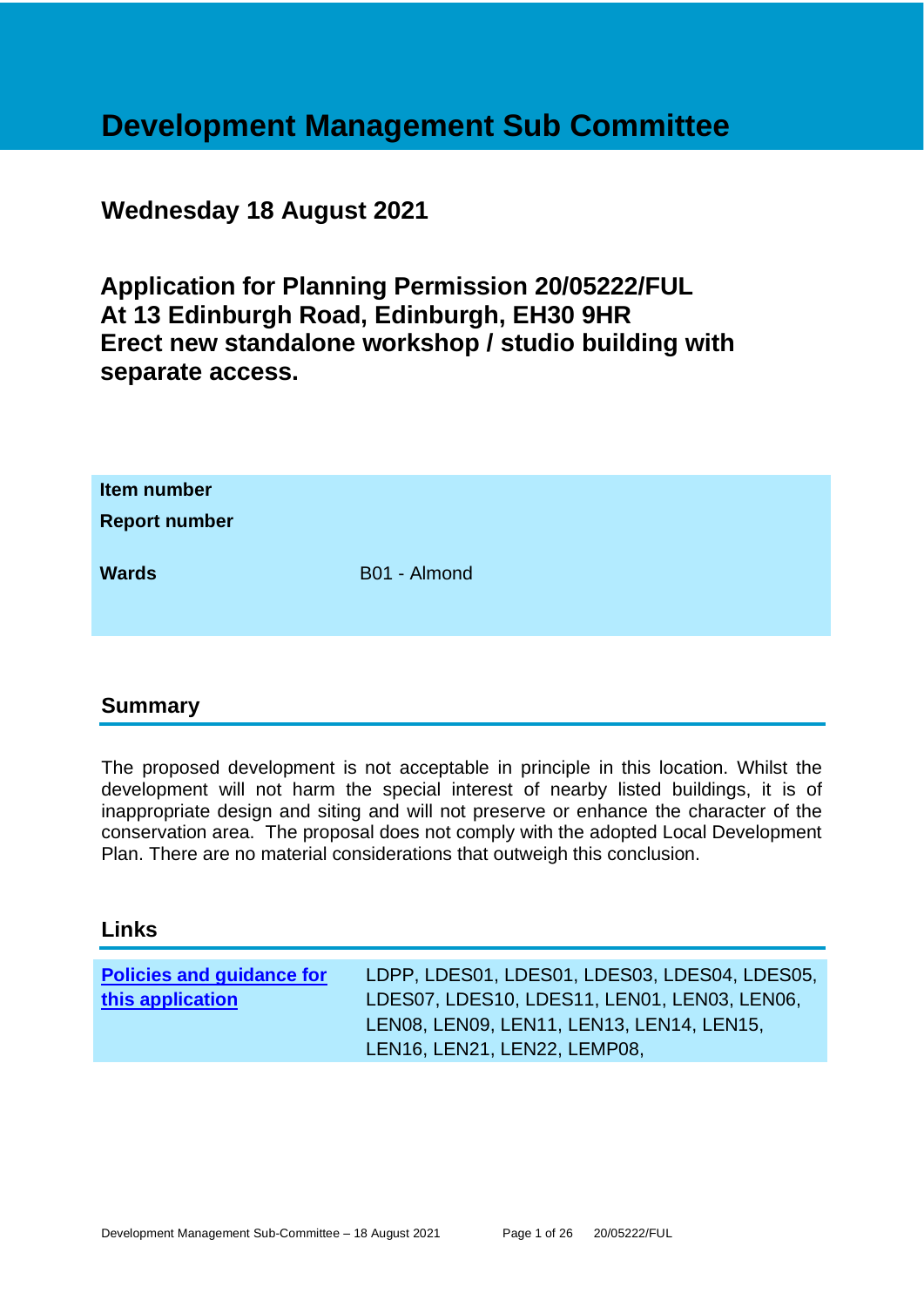# **Report**

## **Application for Planning Permission 20/05222/FUL At 13 Edinburgh Road, Edinburgh, EH30 9HR Erect new standalone workshop / studio building with separate access.**

## **Recommendations**

**1.1** It is recommended that this application be Refused for the reasons below.

## **Background**

## **2.1 Site description**

The site lies within the grounds of No. 13 Edinburgh Road, South Queensferry. It is sited at the east end of South Queensferry High Street, at the edge of the Seals Craig rock next to the shoreline. It is within the defined South Queensferry Conservation Area. It also lies just on the edge of the Southern Forth Coast a Special Landscape Area (SLA) as well as the Firth of Forth Special Protected Area (SPA) and Site of Special Scientific Interest (SSSI).

The site is directly on the bedrock that leads down to the water's edge. It is currently open land and only has an excavated area within the rock which partially contains the foundations of a building which previously existed approximately 100 years ago.

To the south/south east of the site, a new dwelling house (No. 13) was approved under (07/04626/FUL). This has now been constructed. There are a number of listed buildings relatively nearby on the High Street.

The access lane to the site appears to have historically given access as a slipway. It is believed that there is a traditional right of way through the site to the shoreline.

To the north, the site has an open panorama of the Forth Bridges. This application site is located within the Queensferry Conservation Area.

## **2.2 Site History**

There is no relevant planning history for this site.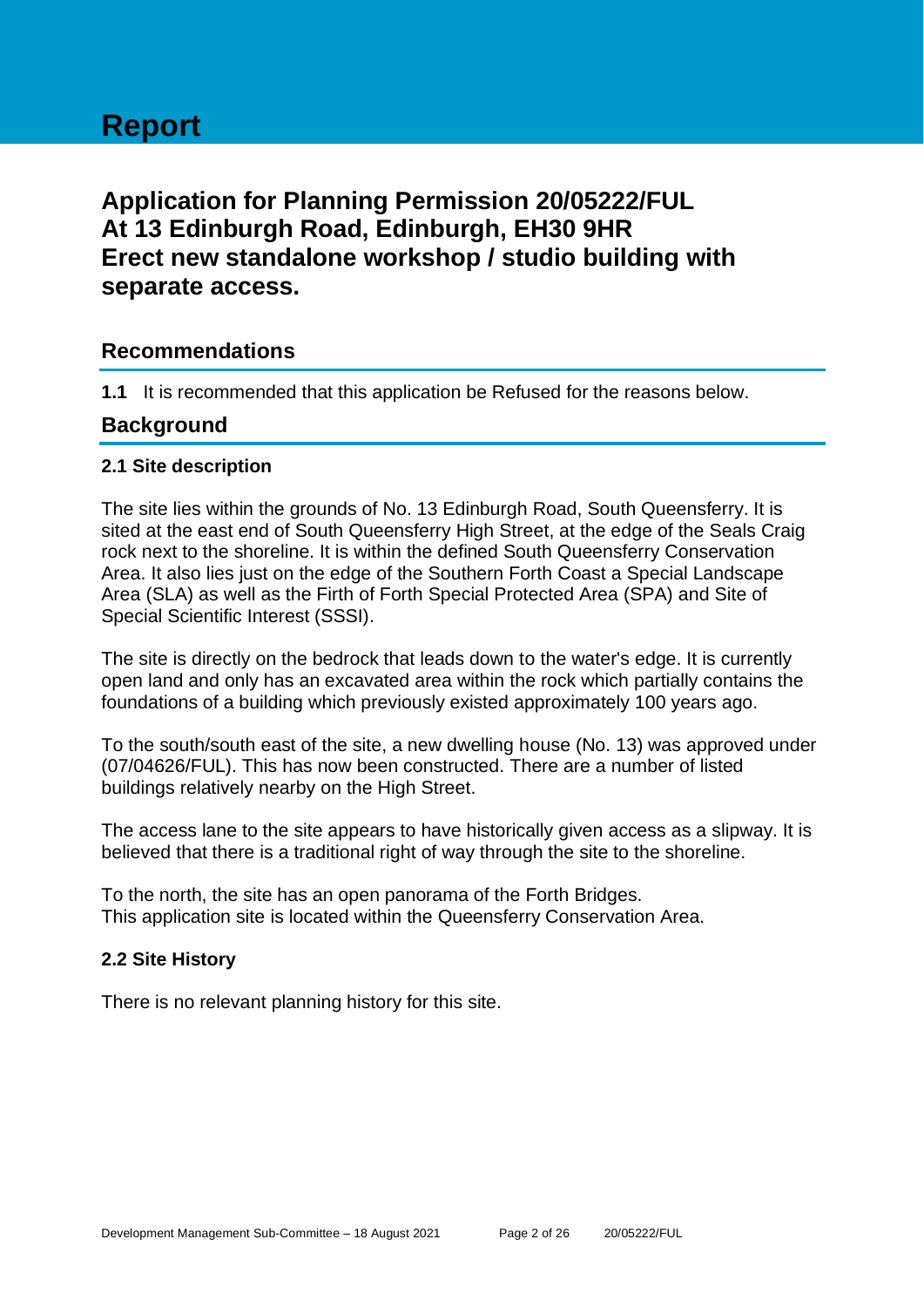## **Main report**

## **3.1 Description Of The Proposal**

The application is for planning permission for the formation of a 3 storey building. The submitted plans show that the ground floor of the building shall be utilised as a workshop which has its own ground floor access. There are separate stairs which lead up to a studio above, which contains a kitchen and bathroom and a mezzanine level above that. The applicant has stated that the studio and workshop will be utilised as ancillary accommodation and workspace for the applicant whose principal accommodation is the main dwelling (No. 13) located within the site.

#### Supporting Documents

The following documents have been submitted in support of the application and are available to view on the Planning and Building Standards Online Services:

- − Planning/Design Statement
- − Surface Water Drainage Strategy
- − Flood Risk Assessment (FRA)

## **3.2 Determining Issues**

Section 25 of the Town and Country Planning (Scotland) Act 1997 states - Where, in making any determination under the planning Acts, regard is to be had to the development plan, the determination shall be made in accordance with the plan unless material considerations indicate otherwise.

Section 59 of the Planning (Listed Buildings and Conservation Areas) (Scotland) Act 1997 states that in considering whether to grant planning permission for development which affects a listed building or its setting, a planning authority shall have special regard to the desirability of preserving the building or its setting or any features of special architectural or historic interest which it possesses.

Section 64 of the Planning (Listed Buildings and Conservation Areas) (Scotland) Act 1997 states - special attention shall be paid to the desirability of preserving or enhancing the character or appearance of the conservation area.

Do the proposals comply with the development plan?

If the proposals do comply with the development plan, are there any compelling reasons for not approving them?

If the proposals do not comply with the development plan, are there any compelling reasons for approving them?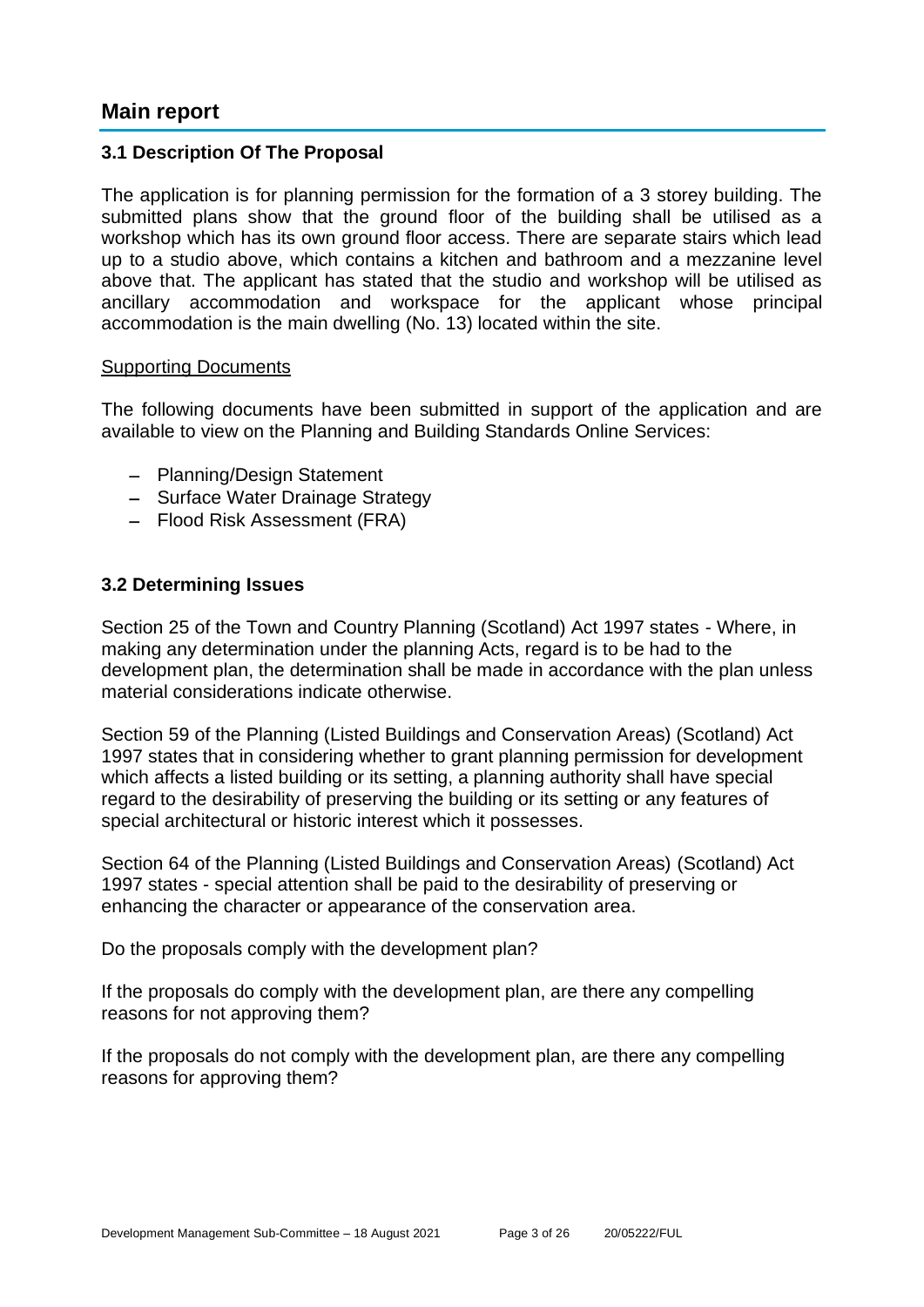## **3.3 Assessment**

To address these determining issues, the Committee needs to consider whether:

- a) the principle of development at this location is acceptable;
- b) the proposal will Impact on the setting of listed buildings;
- c) the proposal will harm the Outstanding Universal Value of the defined World Heritage Site.
- d) the proposal will preserve or enhance the character of the conservation area;
- e) the proposal is of an appropriate scale, form and design;
- f) the proposal will impact on Special Landscape Areas and Protected Views;
- g) the proposal will impact upon the natural environment and Sites of International Importance;
- h) the proposal will result in a satisfactory residential environment;
- i) the proposed use would result in any material loss of amenity to neighbouring properties;
- j) other material matters have been addressed; and
- k) public comments have been addressed.

#### (a) The Principle of Development in this Location

The applicant has stated that the first floor of the proposed building will be utilised as a studio which will provide ancillary accommodation to their principal dwelling. Above that is a mezzanine level.

However, the plans submitted with the application show that the studio proposed will have its own private access as well as a kitchen and toilet facilities. As such the proposal could be utilised as a separate residential unit and should be assessed as such.

LDP policy Hou 1 (Housing Development) states that priority will be given to the delivery of housing land supply and the relevant infrastructure on suitable sites in the urban area, provided proposals are compatible with other policies in the plan.

The proposal is within the defined urban area. The report will consider whether the proposal is compatible with other policies in the plan.

The ground floor of the proposed building is indicated as being a workshop and there are facilities at the upper level which could constitute a dwelling unit or be used for other functions such as short term visitor accommodation. The applicant has confirmed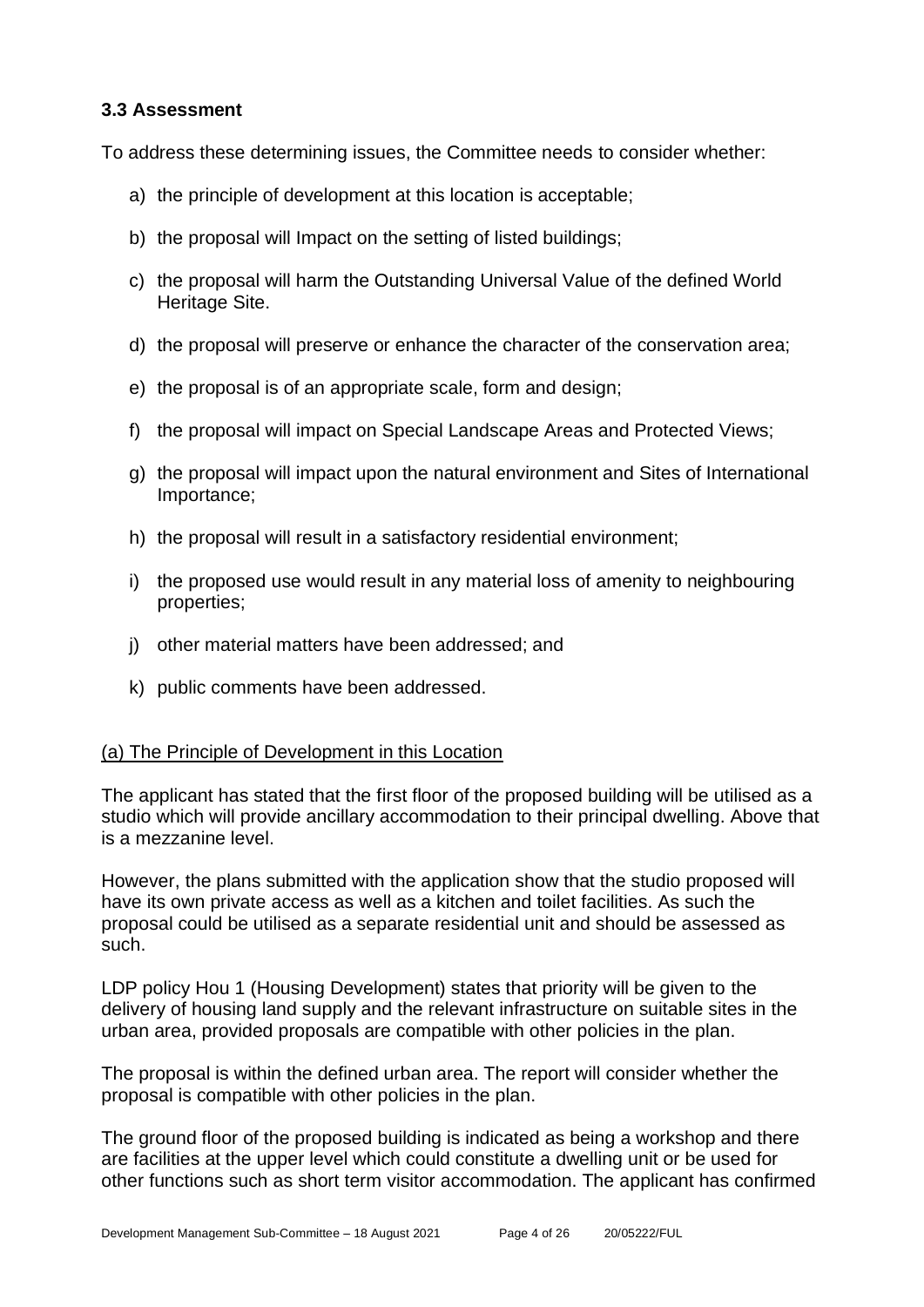that the workshop will be used for personal hobby craft & DIY using hand tools only and the upper floor will be ancillary to the main dwelling house. If the application was to be granted, it is recommended that a legal agreement be required to ensure that the uses are ancillary to the main dwelling house and short term visitor accommodation be specifically excluded.

## (b) Listed Buildings

Section 59 (1) of the Planning (Listed Building and Conservation Areas) (Scotland) Act 1997 states: *"In considering whether to grant planning permission for development which affects a listed building or its setting, a planning authority or the Secretary of State, as the case may be, shall have special regard to the desirability of preserving the building or its setting or any features of special architectural or historic interest which it possesses."*

LDP policy Env 3 (Listed Buildings - Setting) states that development within the curtilage or affecting the setting of a listed building will be permitted only if not detrimental to the architectural character, appearance or historic interest of the building or to its setting.

Historic Environment Scotland's Guidance Note on Managing Change in the Historic Environment: Setting states that setting can be important to the way in which historic structures or places are understood, appreciated and experienced. It can often be integral to a historic asset's cultural significance.

It is noted that there are several listed buildings located directly along Edinburgh Road. However, given that the application site is located quite far out into Seals Craig Rock, the proposal will have no material impact upon the settings of these buildings.

The category A listed Forth Bridge and Road Bridge are located a significant distance away from the site. However, it is acknowledged that the site is an area in which the bridges are viewed, appreciated and experienced. From certain view points within South Queensferry the proposal will have an impact upon key views. However, the proposed building is relatively small, in context, and there will still be numerous places where the bridge can be understood, appreciated and experienced.

Historic Environment Scotland was consulted as part of the assessment of the application. It offered no comments or objections to the proposal in terms of its potential impact upon the setting of the Forth Bridge.

The application complies with LDP policies Env 3 and the relevant Historic Environment Scotland Managing Change in the Historic Environment guidance notes.

#### (c) World Heritage Site

LDP Policy Env 1 - World Heritage Sites states that development which would harm the qualities which justified the inscription of the Forth Bridge will not be permitted.

The Outstanding Universal Value (OUV) of the Forth Bridge is defined as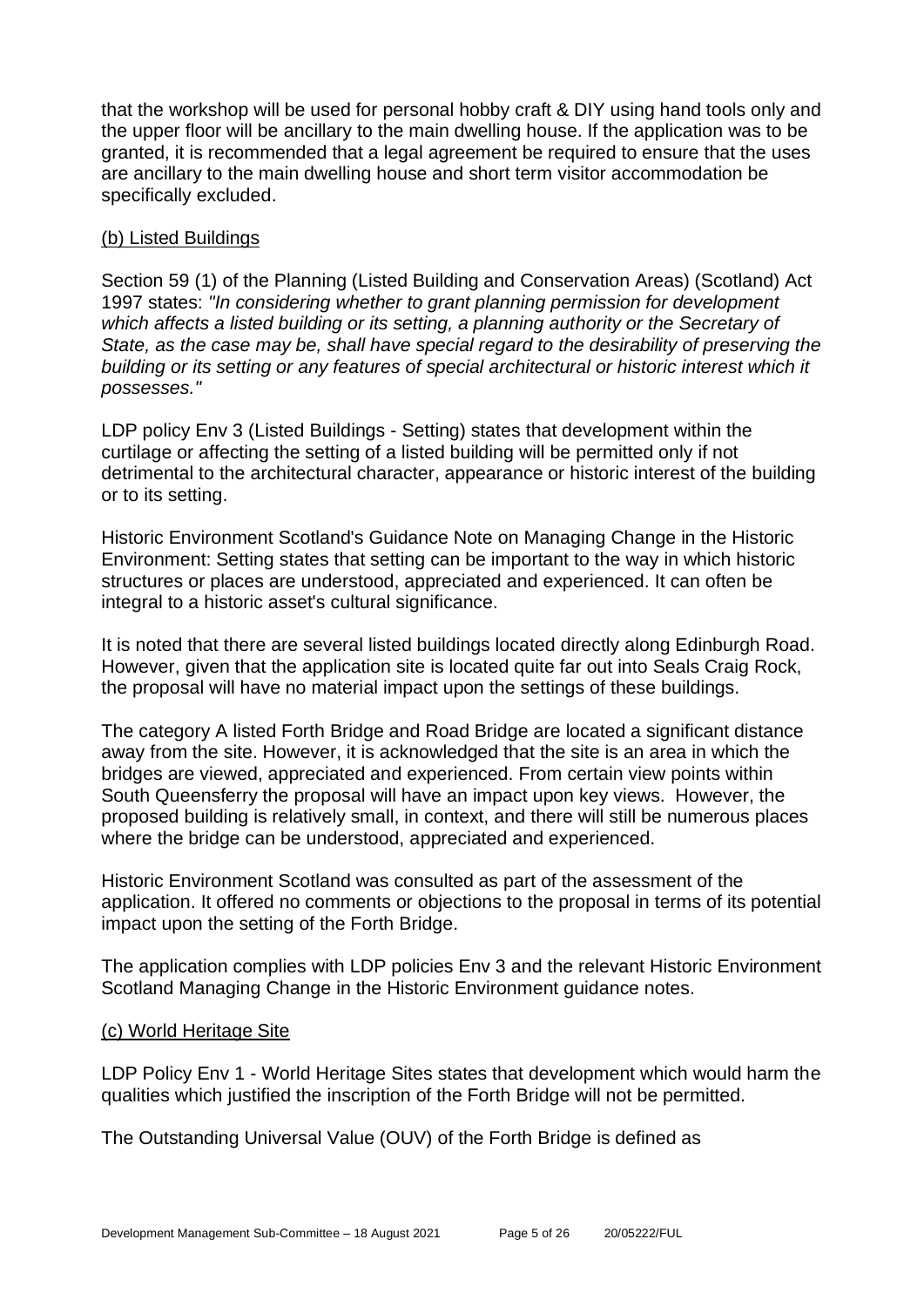Criterion (i): *The Forth Bridge is a masterpiece of creative genius because of its distinctive industrial aesthetic, which is the result of a forthright, unadorned display of its massive, functional structural elements*.

Criterion (iv): *The Forth Bridge is an extraordinary and impressive milestone in the evolution of bridge design and construction during the period when railways came to dominate long-distance land travel, innovative in its concept, its use of mild steel, and its enormous scale*.

The Forth Bridge is located a significant distance away from the site and the proposed building is relatively small in context.

Historic Environment Scotland was consulted as part of the assessment of the application. It offered no comments or objections to the proposal in terms of its potential impact upon the OUV of the Forth Bridge.

The proposal will not have a detrimental impact on the OUV of the World Heritage Site. It complies with LDP policy Env 1.

## (d) Conservation Area

Section 64(1) of the Planning (Listed Buildings and Conservation Areas) (Scotland) Act 1997 states: *"In exercise, with respect to any buildings or other land in a conservation area, of any powers under any of the provisions in subsection (2), special attention shall be paid to the desirability of preserving or enhancing the character or appearance of that area."*

Policy Env 6 (Conservation Areas - Development) in the LDP requires development proposals to preserve or enhance the character or appearance of the conservation area and permits development which is consistent with the relevant conservation character appraisal. The application site lies within the South Queensferry Conservation area.

The South Queensferry Conservation Area Character Appraisal (SQCACA) highlights the conservation areas key significance.

## **Statement of significance**

*The architectural form and character of Queensferry is rich and varied with many fine historic buildings dating from its origins as a medieval burgh and following through several periods including Georgian and Victorian, to the present day. The materials are traditional:*

*stone and harl, slate and pantiles, timber windows and doors. The roofscape is important with its variations in form and features, such as crow-step gables, a variety of dormer styles and chimneys with cans. The shoreline setting embraces the waterfront buildings and the*

*historic settlement is framed within the Victorian rail bridge and the 1960s road bridge*

*A significant level of uniformity is achieved from the use of local building materials, despite the considerable range of building styles. The predominant materials form a*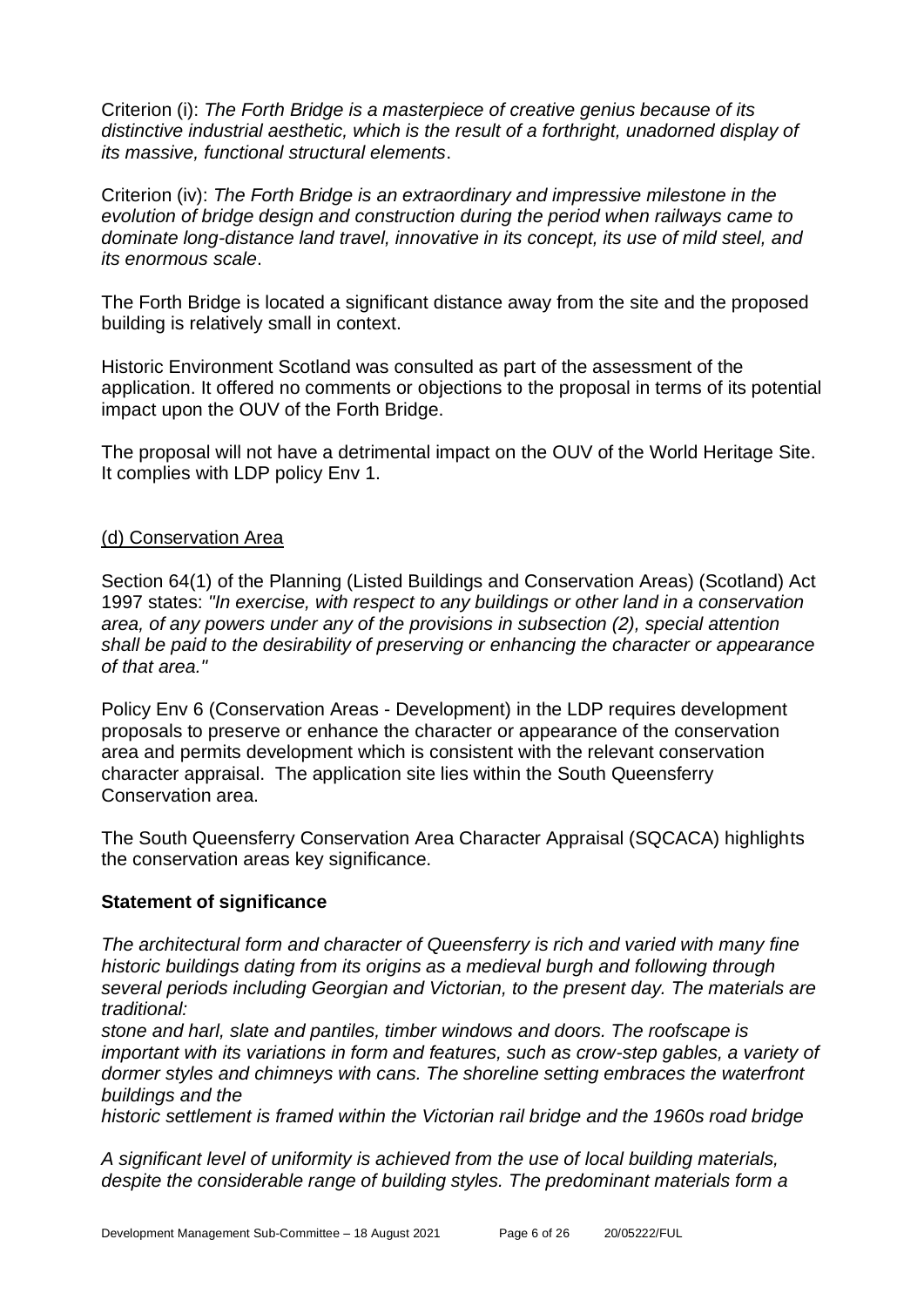*restricted palette of rubble and dressed sandstone, render and slate roofing. The variety of treatment provides interest with decorative tooling and carved stonework, often reflecting maritime connections, pediments, doorframes and marriage lintels, dressed or rendered margin bands, chamfered corners, gable windows and crowsteps, cast iron signs and railings.*

*Small-scale development opportunities for infill or replacement may arise within the historic core, and will be considered under the policies and guidance listed at 5.1. Development on a significant scale is unlikely to take place within the conservation area although a number of sites on its peripheries may be affected, such as Port Edgar, the Corus site adjacent to the Forth Bridges Contact and Information Centre and at the wider edges of the settlement, particularly when the Queensferry Crossing comes into use. In most instances development is unlikely to have a significant visual impact on the setting of the conservation area or the Bridges owing to the topography, domestic scale and intervening development. However, proposals will be monitored to ensure the sensitivities of these features are taken into account*.

The information submitted with the application shows that there was historically a building on this site. Although it appears that it was a relatively small and low lying building of traditional design. The remaining excavation where the building previously was is now covered by grass and weeds and it is not obvious that there was ever a building on the site.

Overall the current appearance of the site is one that is geological in form, open and largely undisturbed by development. It is a significant and important area of land that contributes highly to the character and appearance of the defined conservation area. It provides open space and opportunities to take in the character and setting of the Firth of Forth, the Rail Bridge and importantly, the conservation area itself.

The SQCACA goes into detail about the importance of views and connectivity with the shoreline. It notes *The early part of the town is located on the shoreline and within a bay formed by two promontories, the Binks to the west and Craigs to the east.* 

*Within the conservation area, mid-and short-range views are important along the gently curving High Street and out towards the Forth, the Fife coast and the bridges through gaps in the northern building line and from the Hawes Promenade. Glimpse views along pends and narrow lanes, of the harbours and Forth to the north and gardens to the south, add to the picturesque qualities of the townscape.* 

*Seals Craig creates a kink in the line of the road and forms an inner gateway and shelter to the High Street. The beaches, harbours and piers provide distinctive spaces within the town and spectacular, panoramic viewpoints. Visitors are a major factor in the town's activity, drawn by views of the bridges and access to the water."*

In the section of the SQCACA "Under Pressures and Sensitivities" it is noted *The vennels leading north and south from the High Street are also at risk from privatisation of access, blocking of glimpse views and pedestrian routes, and erosion of traditional surfacing materials."*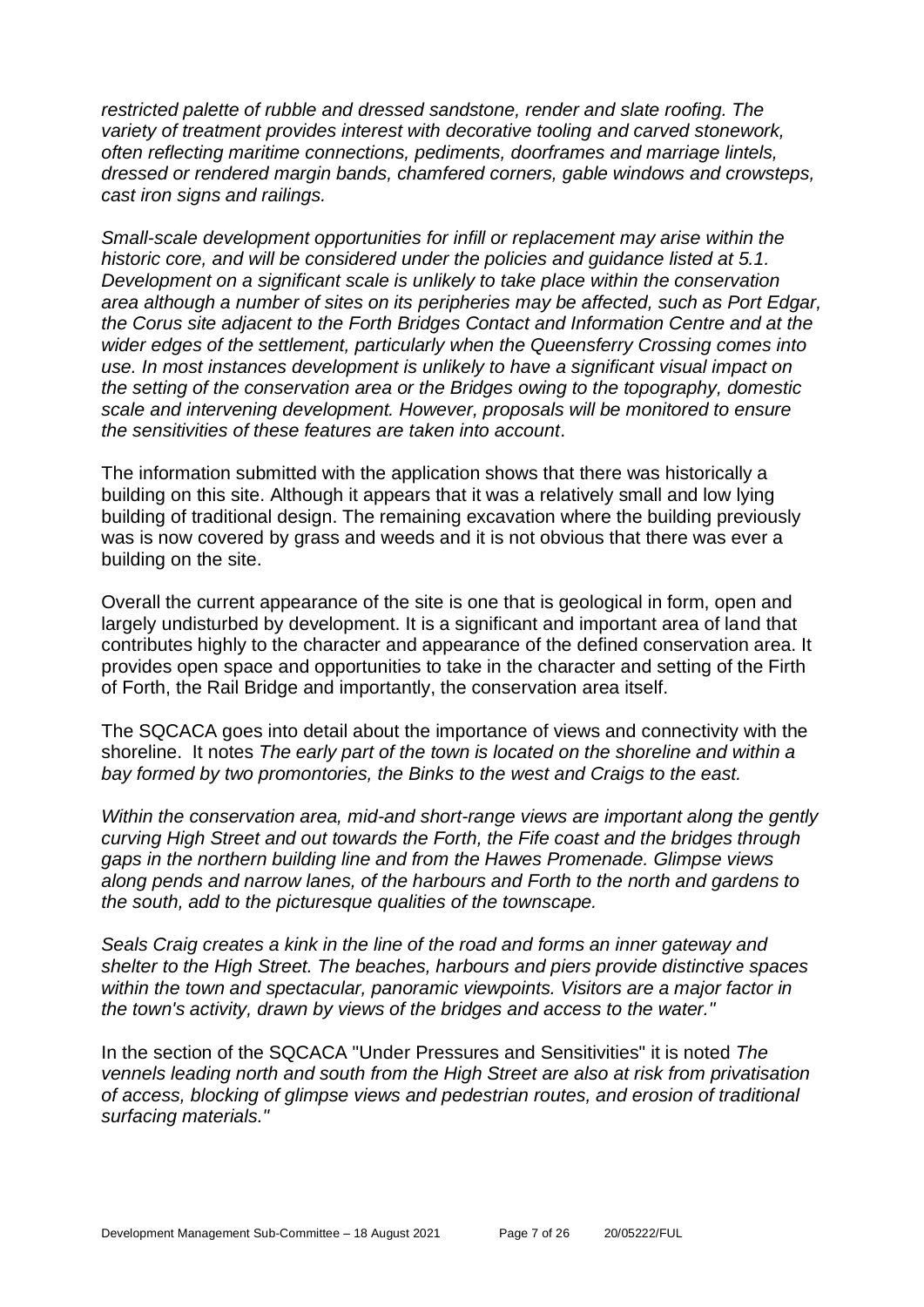Traditionally the foreshore tends to be publicly accessible land and so this site has been accessible by the public and enjoyed by them for many years. The site lies just off one of Edinburgh's defined Core Paths (CEC 6-Firth of Forth)

Planning permission was granted under 07/04626/FUL for the erection of a dwelling house on another part of the site, further away from the coast.

Since the application above has been constructed, it is evident that the owner has personalised the space around the new dwelling, with garden plants, potters and various garden furniture including a small shed. On one site visit, a car was parked across the lane which almost restricted access to the site entirely. It is no longer that obvious that this is an area in which the public can access and enjoy the views from this element of the shoreline. Many of the objections submitted also reflect these concerns.

The building proposed within the site will further restrict access/connectivity along the shore. It is noted that The Land Reform (Scotland) Act 2003 excludes the curtilage & gardens of private dwellings to protect their privacy and prevent disturbance. Overall, it is questionable whether the current public access can be maintained in future especially if the new building is erected. The building footprint itself takes up quite a large area and will prevent all access to the north and east of it, due to the shape of the rocks and drop below. Access may be further reduced if the owner wishes to include further protective measures for their privacy and protection of this area.

Alternative public access around the rock promontory is unlikely along the foreshore at high tide so the present connectivity along the coastline at this point will be broken.

The proposed erection of a three storey building on this site would materially impact upon the availability of a variety of currently available views from the high street, views from the site to the Firth of Forth, of the bridges and of the conservation area itself. The development will likely also impact upon the pedestrian route out to the seals craig rock.

The proposed building is of modern design and does not attempt to be a pastiche. However, it does not utilise any of the traditional materials that are highlighted within the SQCACA or of any building nearby.

The lower walls of the proposal will be formed from rammed earth, which is formed from natural raw materials such as earth, chalk, lime, or grave, but can often be mistaken for concrete. Black timber cladding on other elements of the walls is also proposed and a barrel vaulted roof will be erected finished in bronze seam cladding.

Whilst modern design is to be appreciated, it has to be used in the correct context. The site is a highly visible coastal location within the defined conservation area. The vast majority of buildings nearby and within the South Queensferry conservation area have traditional pitched roofs with slates or pantiles, whilst their walls are finished in stone or render.

The design statement makes reference that the building takes inspiration from Scottish Coastal buildings. That may be the case but there are no coastal buildings that look like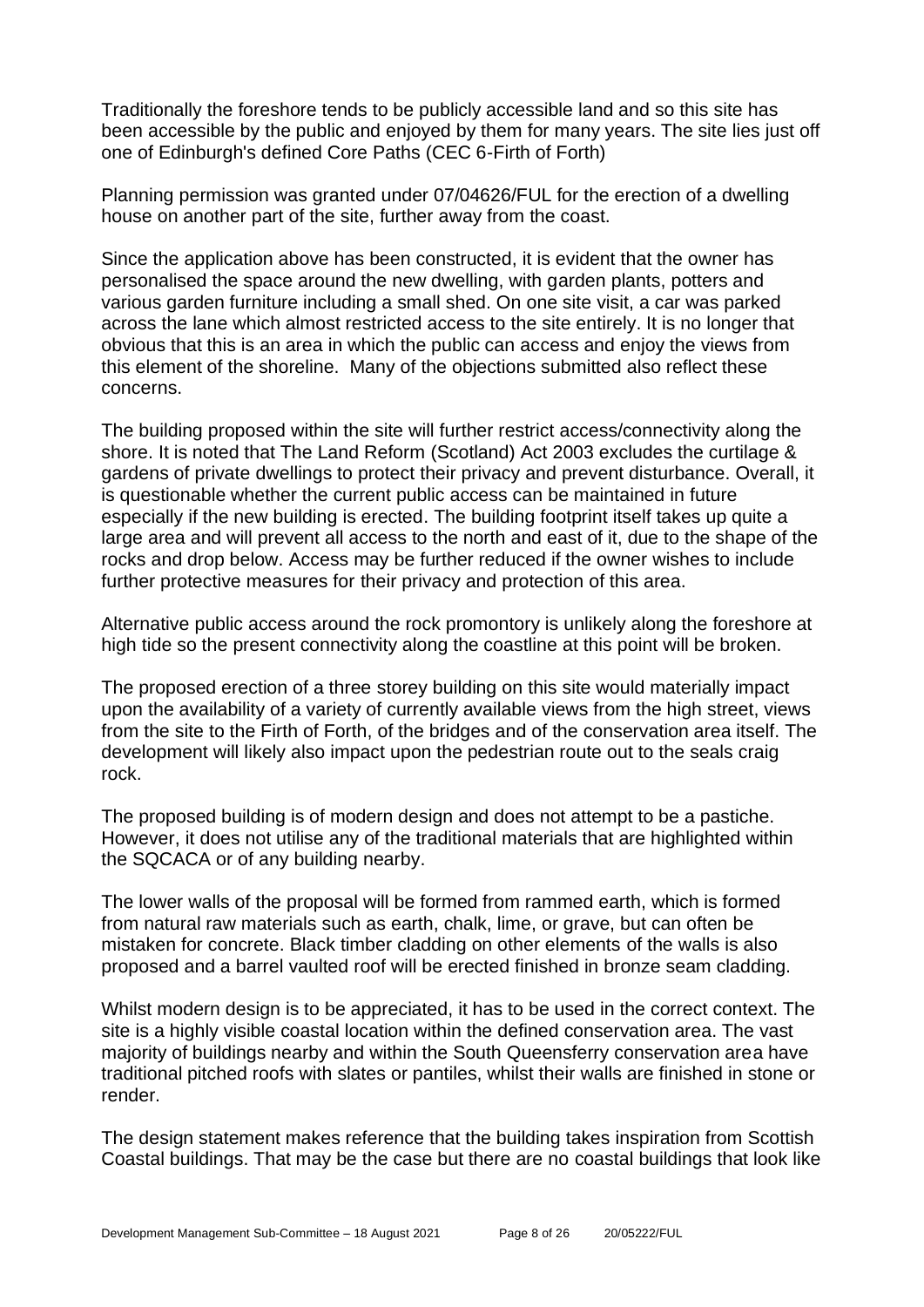that proposed within the SQCACA. Even the nearby life boat building is finished in stone with a pitched slate clad roof.

Overall, neither the design or siting of the building is consistent with the SQCACA. It would not preserve or enhance the character or appearance of the conservation area.

The proposal does not comply with LDP policy Env 6.

## (e) Scale Form and Design

LDP policy Des 1 (Design Quality and Context) states that planning permission will be granted for development where it is demonstrated that the proposal will create or contribute towards a sense of place.

LDP policy Des 3 (Development Design- Incorporating and Enhancing Existing and Potential Features) states that planning permission will be granted where it is demonstrated that existing characteristics and features worthy of retention on the site and in the surrounding area, have been identified, incorporated and enhanced through its design.

LDP Policy Des 4 (Development Design- Impact on Setting) states that planning permission will be granted for development where it is demonstrated that it will have a positive impact upon its surroundings.

LDP policy Des 10 (Waterside Development) states that planning permission will only be granted on sites on the coastal edge or adjoining a watercourse, where proposals

- a) provide an attractive frontage to the water in question
- b) where appropriate, maintains, provides or improves public access to and along the waters edge
- c) maintains and enhances the water environment, its nature conservation or landscape interests including margins and river valley
- d) if appropriate, promotes recreational use of the water.

The site and the area directly around it has a definite sense of place and a uniformity in terms of buildings materials, detailing, scale, form and design.

However, the proposal has not identified, incorporated and enhanced the existing features worthy of retention on the site or those that exist in the surrounding area. The form of the building is alien to its surroundings and the proposed external materials are not appropriate. The building will introduce an incongruous, unattractive addition to the built environment of the surrounding area and to the waterfront in question.

The applicant has stated that although the land around the proposed site is in their ownership, they will continue to permit a right of access through the land. However, erecting a large structure right next to the water's edge on this land is realistically likely to discourage the public's access to and along this element of the waters edge.

The proposal does not comply with LDP policies Des 1, Des 3, Des 4 or Des 10.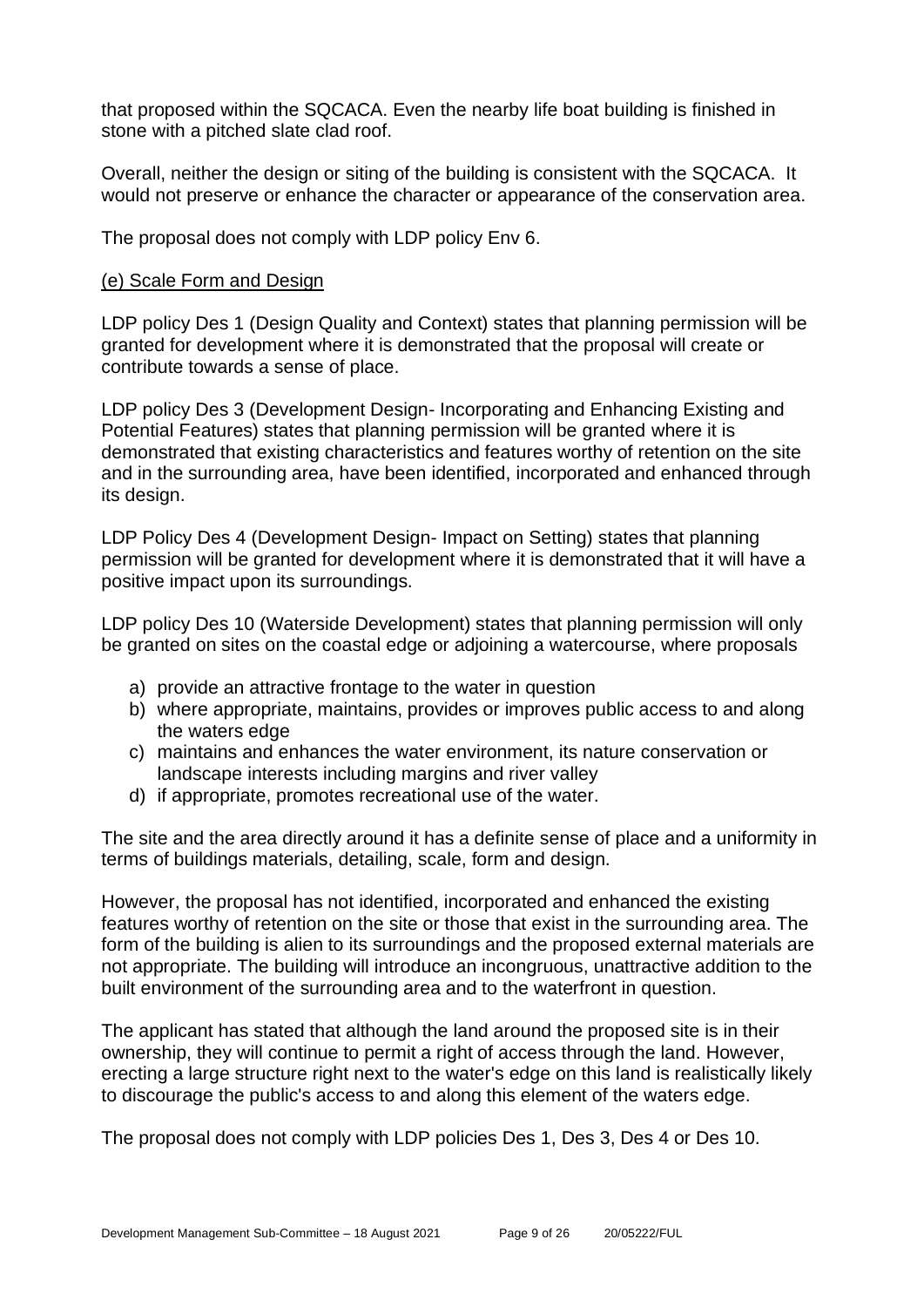## (f) Special Landscape Area

The Southern Forth Coast Special Landscape Area is directly next to the site.

LDP policy Env 11 (Special Landscape Areas) states that planning permission will not be granted for development which would have a significant adverse impact on the special character or qualities of the Special Landscape Areas shown in the proposals map.

The 'Statement of Importance' for the Southern Forth Coast Special Landscape Area notes the *"Scenic quality of the landscape along the coastline. A diverse coastal landscape incorporating natural shoreline, sands and islands, urban waterfront, parkland and policy landscapes. The landscape is important for recreation, providing connectivity along the shore, and forms a key component in views towards Edinburgh from the Forth Estuary, road and rail bridges. The diverse topography along the coastal edge directs views across the Firth of Forth to the Fife coast, providing high scenic value in combination with the ever changing movement of the tides and atmospheric conditions."*

The Forth Bridge World Heritage Site: Key Viewpoints document (2016) notes that one of the key views of the Forth Bridge is from the Forth Bridges Contact and Education Centre in Queensferry. This is to the south west of the site. It also states that *Views from within conservation areas are not included here because the key locations are already noted in conservation area appraisals, any development permitted must preserve or enhance character, and will be on a small scale that does not obstruct full or partial views that can be had nearby*.

The application site is part of area in which spectacular views over the Firth of Forth and of the Forth Bridge can be clearly seen. It is a popular spot for both locals and tourists to enjoy these views. The construction of a three storey building within this site will clearly have an impact upon the ability of these views to be enjoyed from this location and from directly nearby.

Overall, however, on balance, due to the overall size and extent of the SLA the relatively small building proposed will not have a significant impact upon it.

The proposal complies with LDP policy Env 11.

## (g) Natural Environment

LDP policy Env 13 (Sites of International Importance) states that development likely to have a significant effect on a "Natura 2000 site" will be permitted only if either:

- a) the development will not adversely affect the integrity of the area; or
- b) it has been demonstrated that:
- c) there is no alternative solutions and
- d) there are imperative reasons of overriding public interest for permitting the development, including reasons of a social or economic nature.
- e) compensatory measures are provided to ensure that the overall coherence of the Natura network is protected.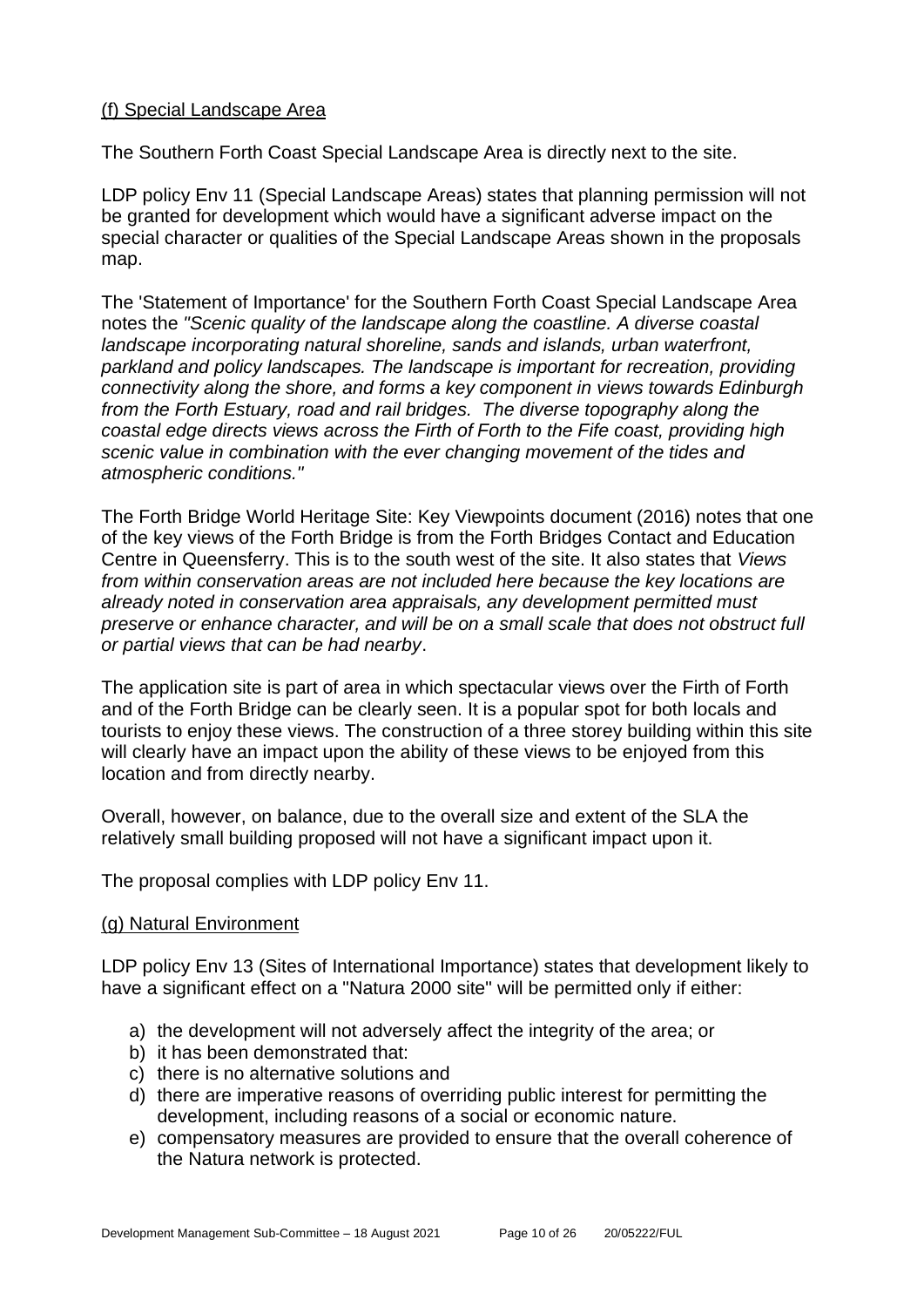The proposal could affect the Firth of Forth Special Protection Area (SPA) designated for its wintering bird interest. The status of the site meets that the requirements of the Conservation (Natural Habitats, &c.) Regulations 1994 as amended (the "Habitats Regulations").

The Forth is also a defined Site of Special Scientific Interest (SSSI).

Consequently, the City of Edinburgh Council is required to consider the effect of the proposal on the site before it can be consented (commonly known as Habitats Regulations Appraisal).

Having consulted with NatureScot and undertaken a Habitat Regulations Appraisal and Appropriate Assessment, it has been possible to reach a conclusion of 'no adverse effects upon site integrity'.

The proposal complies with LDP Policy Env13. If the application was to be granted there are several conditions that are advised to be applied to the consent in relation to protecting the surrounding natural habitat.

Policy Env 14 (Sites of National Importance) states that development which would affect a site of Special Scientific Interest will only be permitted where an appraisal has demonstrated that

- a) the objectives of the designation and the overall integrity of the area will not be compromised or
- b) any significant adverse effects on the qualities for which the area has been designated are clearly outweighed by social or economic benefits of national importance.

The Council's biodiversity officer has been consulted and confirms the proposal will not affect the SSSI. The development complies with LDP policy Env 14.

The Firth of Forth is also a Local Nature Conservation Site.

LDP policy Env 15 (Sites of Local Importance) states that development likely to have an adverse impact on the flora, fauna, landscape or geological features of a Local Nature Conservation Site will not be permitted unless it can be demonstrated that:

- a) the reasons for allowing the development are sufficient to outweigh the nature conservation interest of the site
- b) the adverse consequences of allowing the development for the value of the site have been minimised in an acceptable manner.

The Council's biodiversity officer has been consulted and confirms the proposal will not affect the defined Local Nature Conservation Site.The development complies with LDP policy Env 15.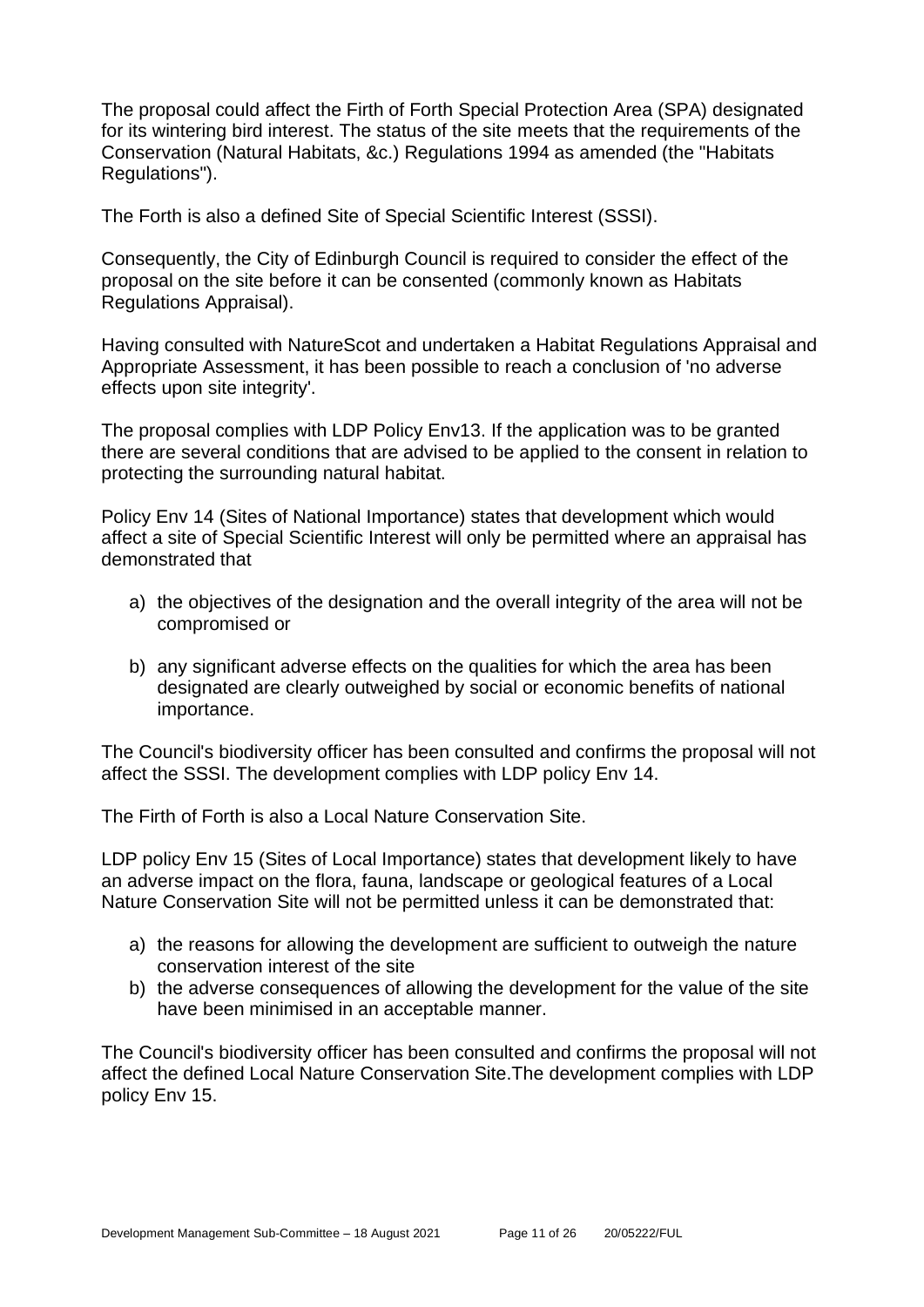## (h) Residential Environment

A studio will be constructed above the proposed workshop. Whilst the applicant has stated that this will be ancillary to the main house, its residential environment must still be assessed.

LDP Policy Des 5 (Development Design-Amenity) states that planning permission will be granted for development where it is demonstrated that future occupiers have acceptable levels of amenity in relation to noise, daylight, sunlight, privacy or immediate outlook.

LDP policy Hou 3 (Private Greenspace in Housing Developments) states that planning permission will be granted for development which makes adequate provision for green space to meet the needs of future residents.

LDP policy Hou 4 (Housing density) states that the council will seek an appropriate density of development on each site including having regard to the need to create an attractive residential environment and safeguard living conditions within the development.

The Edinburgh Design Guidance also seeks to address the criteria of an acceptable level of amenity for future occupiers of the development. This includes minimum floor space standards.

The proposal will have very large glazed areas. It would provide adequate levels of sunlight/daylight for any future occupiers as well as excellent views. The proposed studio only has a ground floor area of 29 square metres, whilst the mezzanine level has a floor area of 19 square metres, meaning that the unit have a total floor space of 48 square metres. This does not meet the minimum floor space standards for a one bedroom apartment, which is 52 square metres, as established within the Edinburgh Design Guidance.

Environmental protection have stated that they have concerns about the potential for noise and disturbance if the studio was to be utilised as a individual dwelling and was in separate ownership from the workshop below.

The dwelling would only have a small element of garden. However, that is not uncommon within this area.

The proposal complies with LDP policy Hou 3. However, it does not comply with LDP policy Des 5, Hou 4 or the Edinburgh Design Guidance in terms of minimum floor space standards.

#### (i) Loss of Amenity to Neighbours

LDP Policy Des 5 (Development Design-Amenity) states that planning permission will be granted for development where the amenity of neighbouring developments is not adversely affected.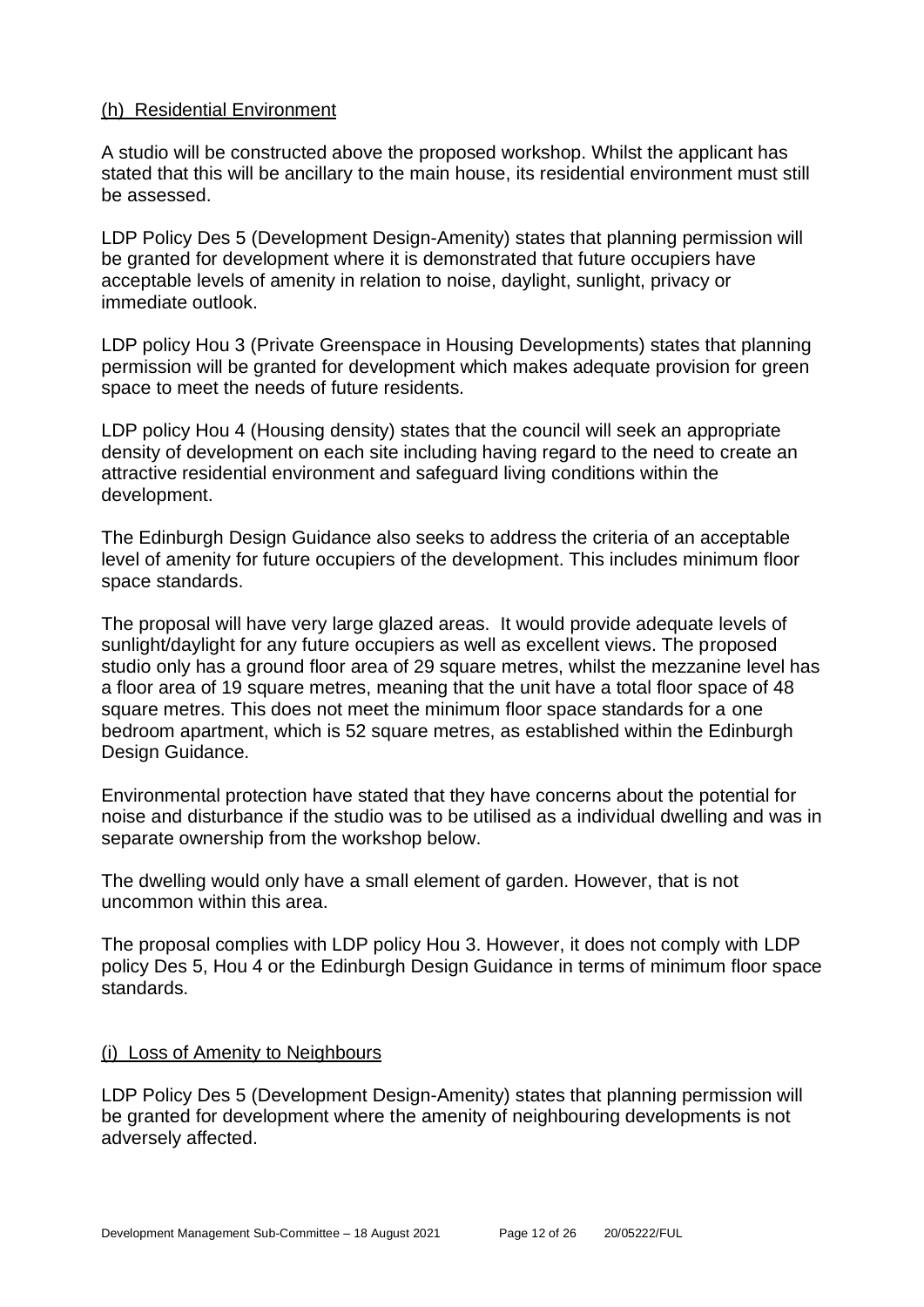The building is sited far enough away from other dwellings as to not cause any material overshadowing/loss of sunlight/daylight.

The building will be constructed quite close to the existing dwelling on the site. However, the windows and raised balcony area shall largely overlook the gable elevation of the property, which is currently in the same ownership.

Environmental Protection raised concerns in relation to the workshops potential impact upon existing neighbouring properties. Construction noise is not controlled by the planning authority.

#### j) Other Material Matters

## *Road/pedestrian safety and access*

LDP policy Tra 2 (Private Car Parking) states that planning permission will be granted for development where proposed car parking provision complies with and does not exceed the parking levels set out in Council Guidance.

LDP policy Tra 3 (Private Cycle Parking) states that planning permission will be granted for development where the proposed cycle parking and storage facilities comply with the standards set out in Council guidance.

The Roads Authority was consulted as part of the assessment of the application. It confirmed that it had no objections to the proposal. No additional off street car parking is proposed.

The proposal complies with LDP policy Tra 2 and 3.

## *Flooding*

LDP policy Env 21 (Flooding) states that planning permission will not be granted for development that would increase a flood risk or be at risk of flooding itself.

The application site is right next to the Firth of Forth. A Flood Risk Assessment (FRA) was submitted with the application. Flood Planning was consulted as part of the assessment of the application as was the Scottish Environmental Protection Agency (SEPA).

SEPA has no objections to the application. The Council's Flood Planning section has also confirmed that it has no objections to the proposal after assessing the submitted FRA and further associated documents. However, these assessments were made on the understanding that the use of the building is going to be as a workshop and ancillary studio which are categorised as a 'least vulnerable' land use, referencing SEPA's Land Use Vulnerability Guidance.

If the application is granted, it is recommended that an informative is placed on the consent advising the applicant that if the building was to be utilised for a use other than a workshop or ancillary studio then planning permission will be required and an updated FRA will also be required to be submitted with that application.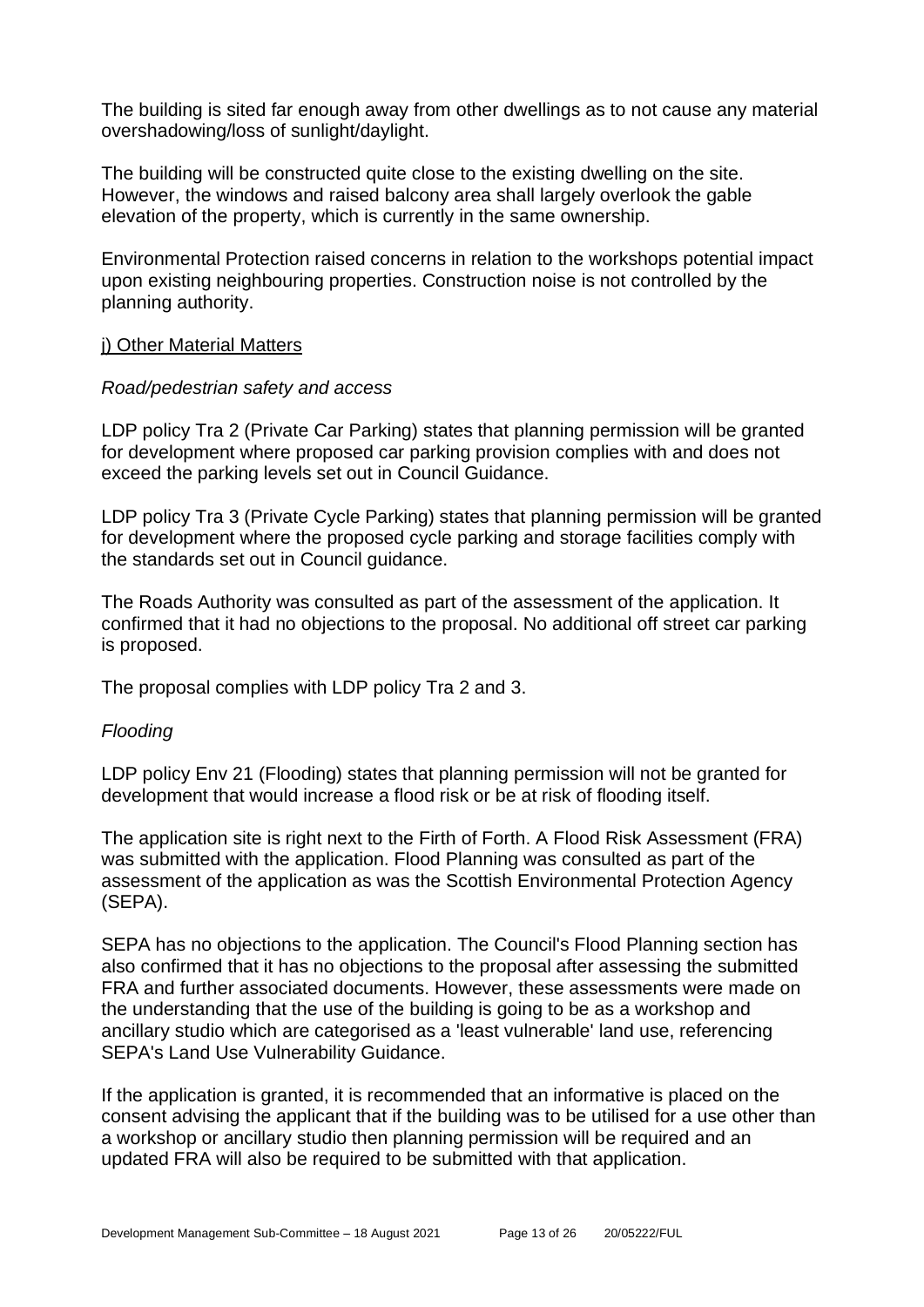The proposed development will not increase a flood risk or be at risk of flooding itself. The proposal complies with LDP policy Env 21.

## *Archaeology*

The City Archaeologist was consulted as part of the assessment of the application. He confirmed that he had no objections to the proposal, subject to a condition relating to ground investigations and recording being applied to the consent if the application was granted.

#### *Waste Services*

Waste Services was consulted and confirmed that if the application was to be granted the applicant should contact waste services as soon as possible to devise a waste strategy.

#### (k) Public comments

#### **Material Representations - objection**

- − Concerns relating to design, materials and appearance of building, would damage the conservation area. This is addressed in section 3.3d and e;
- − Concerns over flooding/surface water as a result of the development. This is addressed in section 3.3j;
- − Impact on setting on nearby listed buildings. This is addressed in section 3.3b;
- − Loss of community and open space, impact upon Special Landscape Area and opportunities for views. This is addressed in section 3.3f;
- − Impact upon World Heritage site. This is addressed in section 3.3c;
- − Impact on protected species and natural environment. This is addressed in section 3.3g;
- − Road/pedestrian safety, parking and access concerns. This is addressed in section 3.3j;
- − Impact of the proposal upon tourism and businesses. This is addressed in section 3.3f;
- − Impact upon important archaeology. This is addressed in section 3.3j
- − Impact of proposed future installation of services on the rock. No works to provide for future services have been shown in this application. As the application is recommended for refusal further information in this regard has not been requested. Due to the sensitive surroundings of the site any future works to provide services may require the benefit of further planning permission.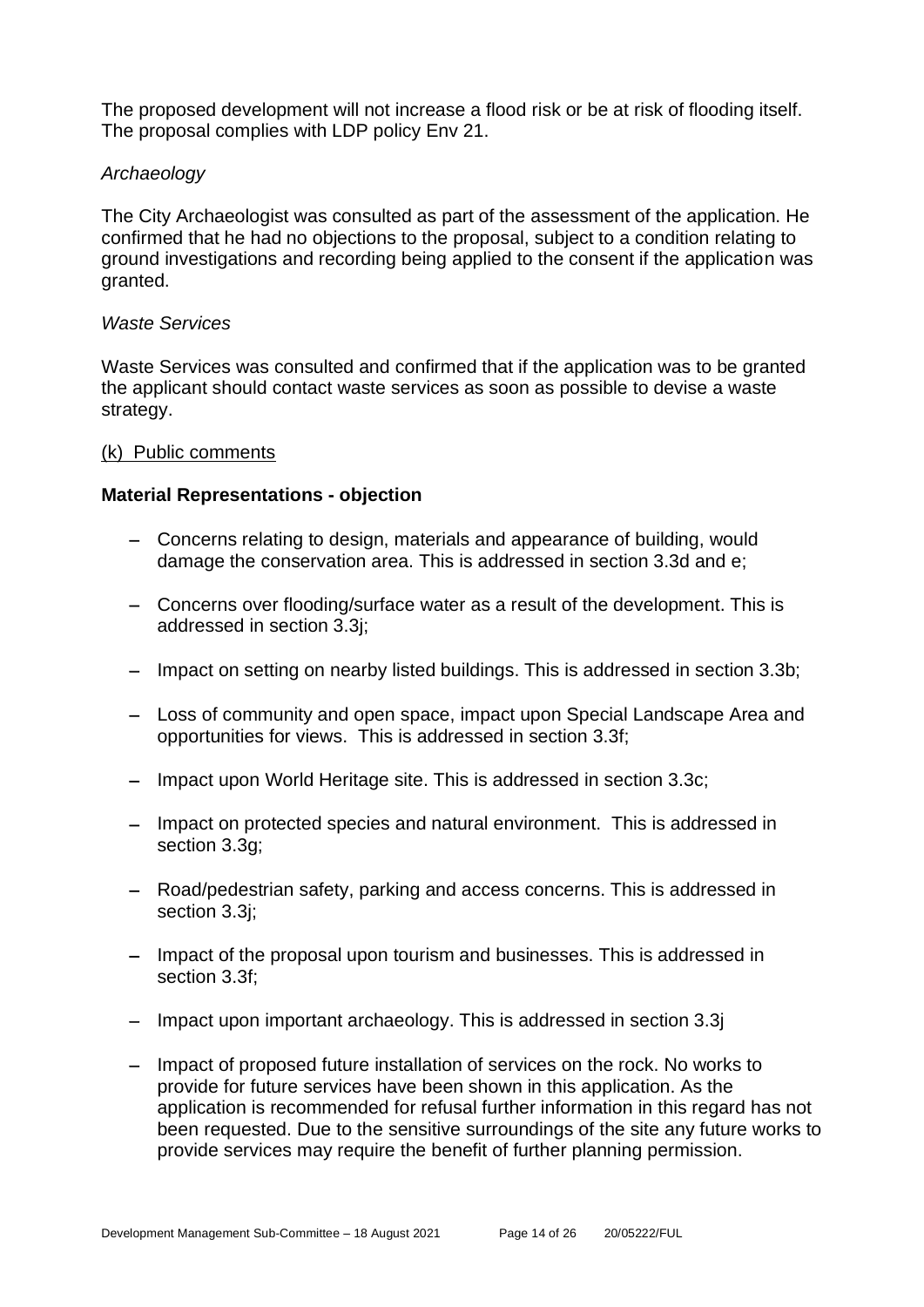− Lack of information on proposed use of workshop. Further details of the use have been provided.

## **Non Material Representations**

- − The proposed building might be utilised as an Air BNB. This is not what is being applied for. This would require further planning permission for a change of use.
- − Build at this site will not be safe. Further details of the proposed build will be required for the building warrant for the proposal;
- − Land was bought unfairly, without community consultation. This is not a material planning consideration;

## **Material Support**

- − Design, materials and appearance of building is appropriate, would not damage the conservation area. This is addressed in section 3.3d&e;
- − Good use of the land, it is a brownfield site. This is addressed in section 3.3a.
- − Will not impact upon traffic/road safety. This is addressed in section 3.3j
- − No impact upon views or the Special Landscape Area. This is addressed in section 3.3f
- − No impact upon World Heritage Site. This is addressed in section 3.3c.
- − No impact upon protected species or the Natural Environment. This is addressed in section 3.3g
- − No impact upon rights of access along the coast. This is addressed in section 3.3f
- − No impact upon nearby listed buildings. This is addressed in section 3.3b.

#### **Conclusion**

The proposed development is not acceptable in principle in this location. Whilst the development will not harm the special interest of nearby listed buildings, it is of inappropriate design and siting and will not preserve or enhance the character of the conservation area. The proposal does not comply with the adopted Local Development Plan. There are no material considerations that outweigh this conclusion.

It is recommended that this application be Refused for the reasons below.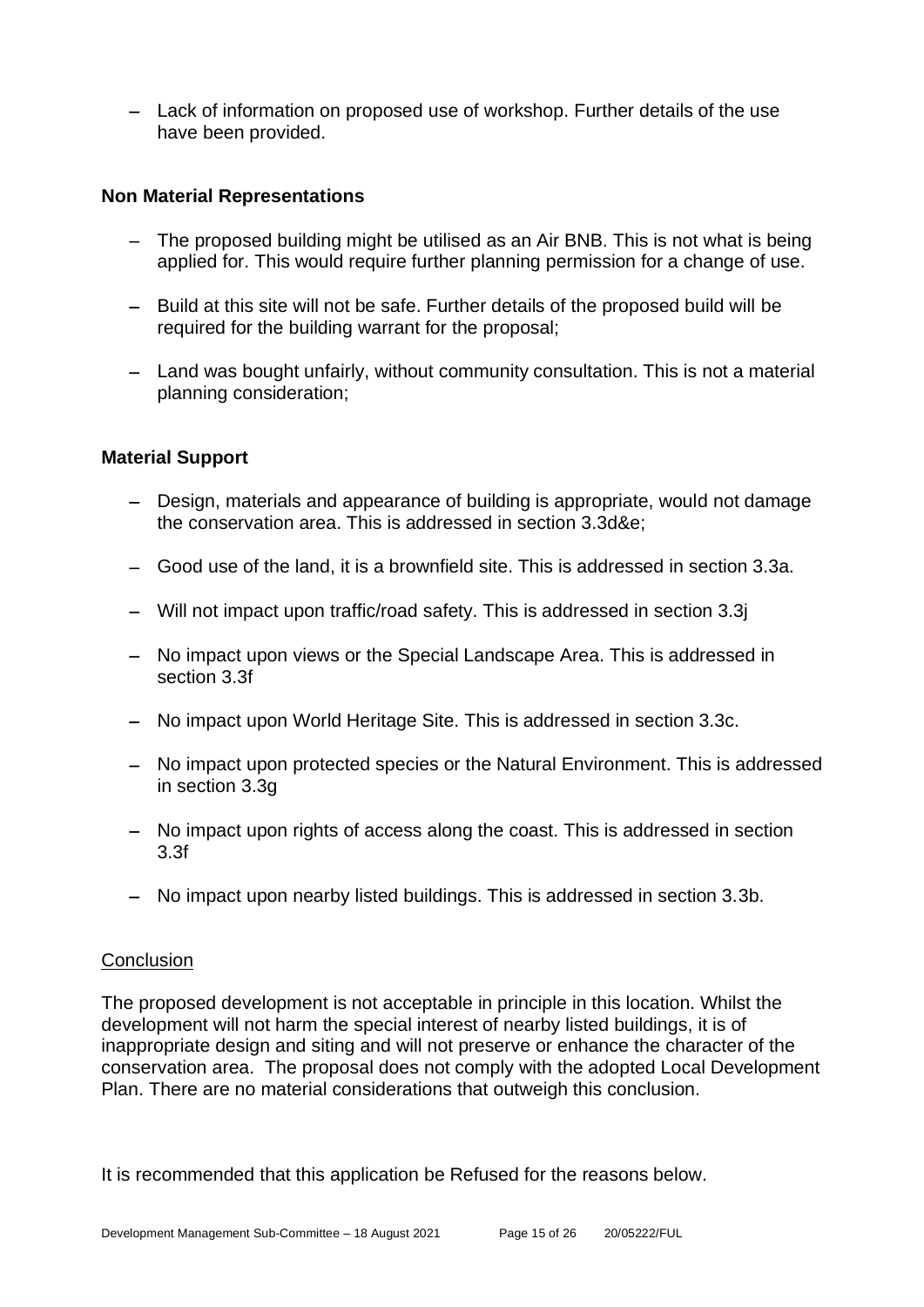## **3.4 Conditions/reasons/informatives**

## **Conditions**:-

## **Reasons**:-

- 1. The proposal is contrary to the Local Development Plan Policy Hou 1 in respect of Housing Development, as the proposal does not comply with other policies within the adopted LDP.
- 2. The proposal is contrary to the Local Development Plan Policy Env 6 in respect of Conservation Areas - Development, as it will not preserve or enhance the character or appearance of the defined conservation area, nor is it consistent with the South Queensferry Conservation Area Character Appraisal (SQCACA)
- 3. The proposal is contrary to the Local Development Plan Policy Des 1 in respect of Design Quality and Context, as it will not create or contribute towards a sense of place.
- 4. The proposal is contrary to the Local Development Plan Policy Des 3 in respect of Development Design - Incorporating and Enhancing Existing and Potential Features,as it has not been demonstrated that existing characteristics and features worthy of retention on the site and in the surrounding area, have been identified, incorporated and enhanced through its design.
- 5. The proposal is contrary to the Local Development Plan Policy Des 4 in respect of Development Design - Impact on Setting, as it has not been demonstrated that it will have a positive impact upon its surroundings.
- 6. The proposal is contrary to the Local Development Plan Policy Des 10 in respect of Waterside Development, as it will not provide an attractive frontage to the water in question and will not maintain, provide or improve public access to and along the waters edge.

## **Financial impact**

## **4.1 The financial impact has been assessed as follows:**

There are no financial implications to the Council.

## **Risk, Policy, compliance and governance impact**

**5.1** Provided planning applications are determined in accordance with statutory legislation, the level of risk is low.

## **Equalities impact**

## **6.1 The equalities impact has been assessed as follows:**

The application has been assessed and has no impact in terms of equalities or human rights.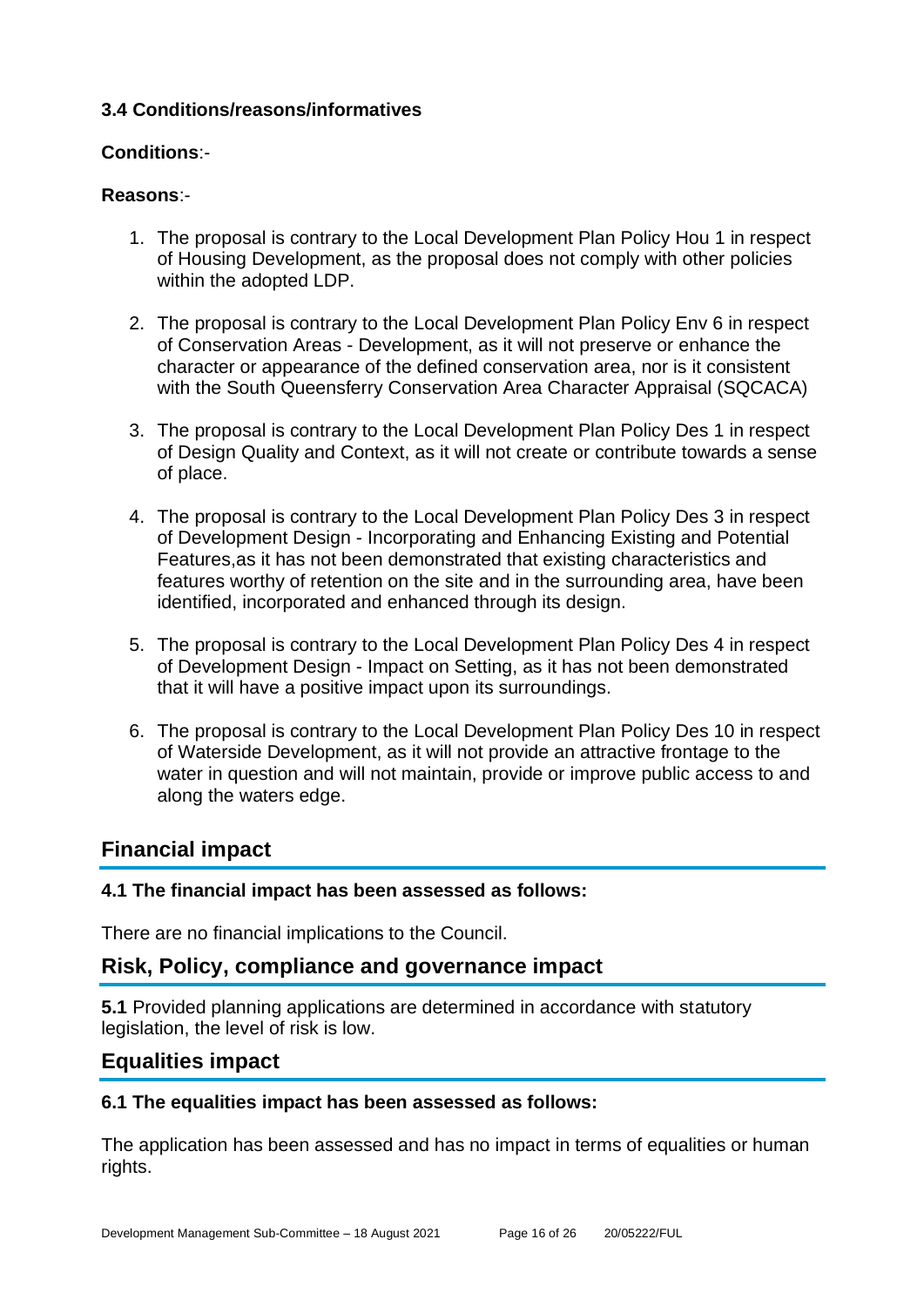## **Sustainability impact**

## **7.1 The sustainability impact has been assessed as follows:**

This application is not subject to the sustainability requirements of the Edinburgh Design Guidance.

## **Consultation and engagement**

## **8.1 Pre-Application Process**

There is no pre-application process history.

## **8.2 Publicity summary of representations and Community Council comments**

88 representations were received in relation to the application. 58 objection comments, including an objection from the Queenferry Heritage Trust and the Queensferry and District Community Council. The application also recieved 30 letters of support. The points raised are addressed in section 3.3 of this report.

## **Background reading/external references**

- To view details of the application go to
- [Planning and Building Standards online services](https://citydev-portal.edinburgh.gov.uk/idoxpa-web/search.do?action=simple&searchType=Application)
- [Planning guidelines](http://www.edinburgh.gov.uk/planningguidelines)
- [Conservation Area Character Appraisals](http://www.edinburgh.gov.uk/characterappraisals)
- [Edinburgh Local Development Plan](http://www.edinburgh.gov.uk/localdevelopmentplan)
- **[Scottish Planning Policy](http://www.scotland.gov.uk/Topics/Built-Environment/planning/Policy)**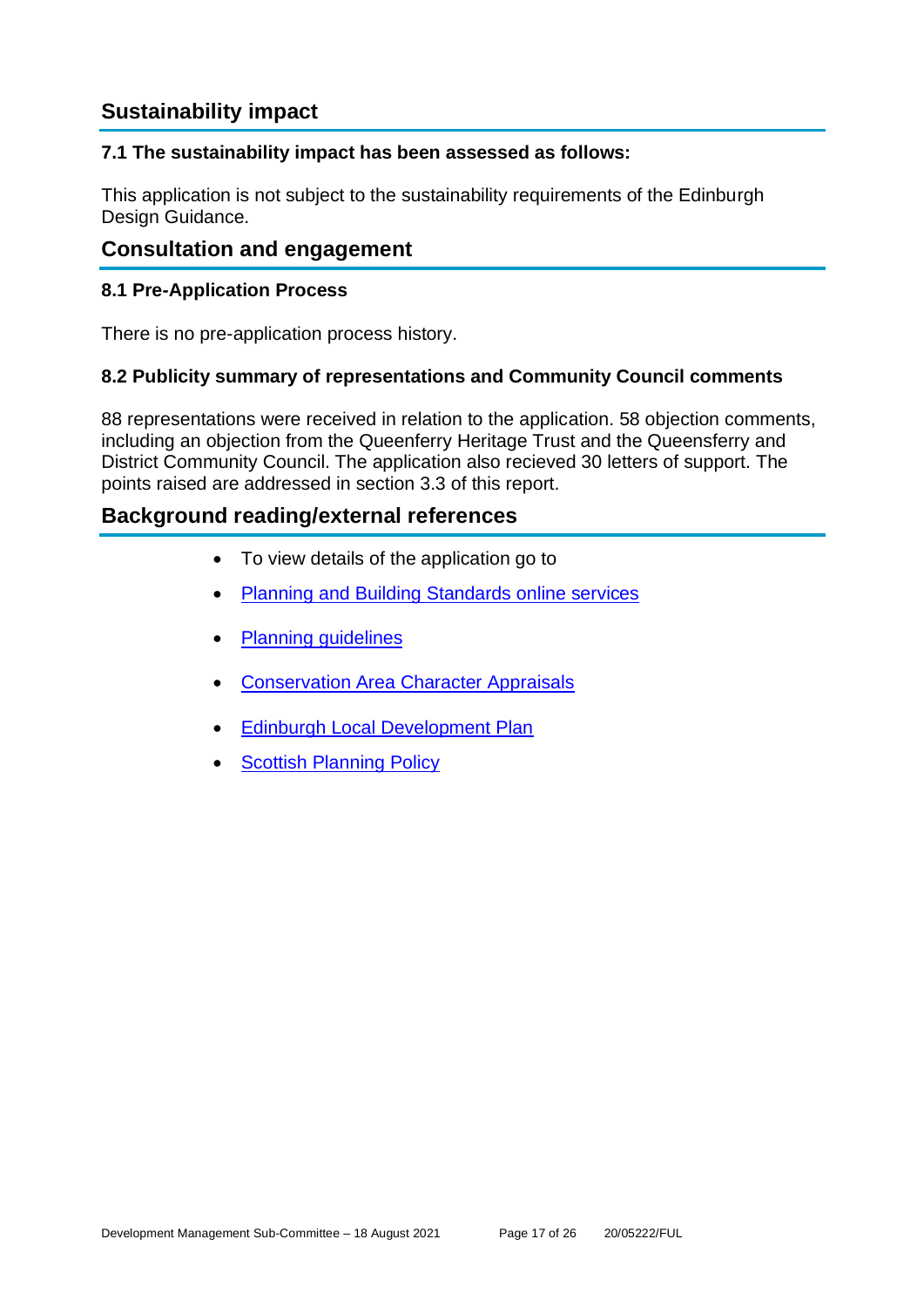**Statutory Development Plan Provision Date registered** 15 December 2020 **Drawing numbers/Scheme** 01-08, Scheme 1

**David Givan Chief Planning Officer** PLACE The City of Edinburgh Council

Contact: Robert McIntosh, Planning Officer E-mail:robert.mcintosh@edinburgh.gov.uk

## **Links - Policies**

## **Relevant Policies:**

## **Relevant policies of the Local Development Plan.**

LDP Policy Des 1 (Design Quality and Context) sets general criteria for assessing design quality and requires an overall design concept to be demonstrated.

LDP Policy Des 1 (Design Quality and Context) sets general criteria for assessing design quality and requires an overall design concept to be demonstrated.

LDP Policy Des 3 (Development Design - Incorporating and Enhancing Existing and Potential Features) supports development where it is demonstrated that existing and potential features have been incorporated into the design.

LDP Policy Des 4 (Development Design - Impact on Setting) sets criteria for assessing the impact of development design against its setting.

LDP Policy Des 5 (Development Design - Amenity) sets criteria for assessing amenity.

LDP Policy Des 7 (Layout design) sets criteria for assessing layout design.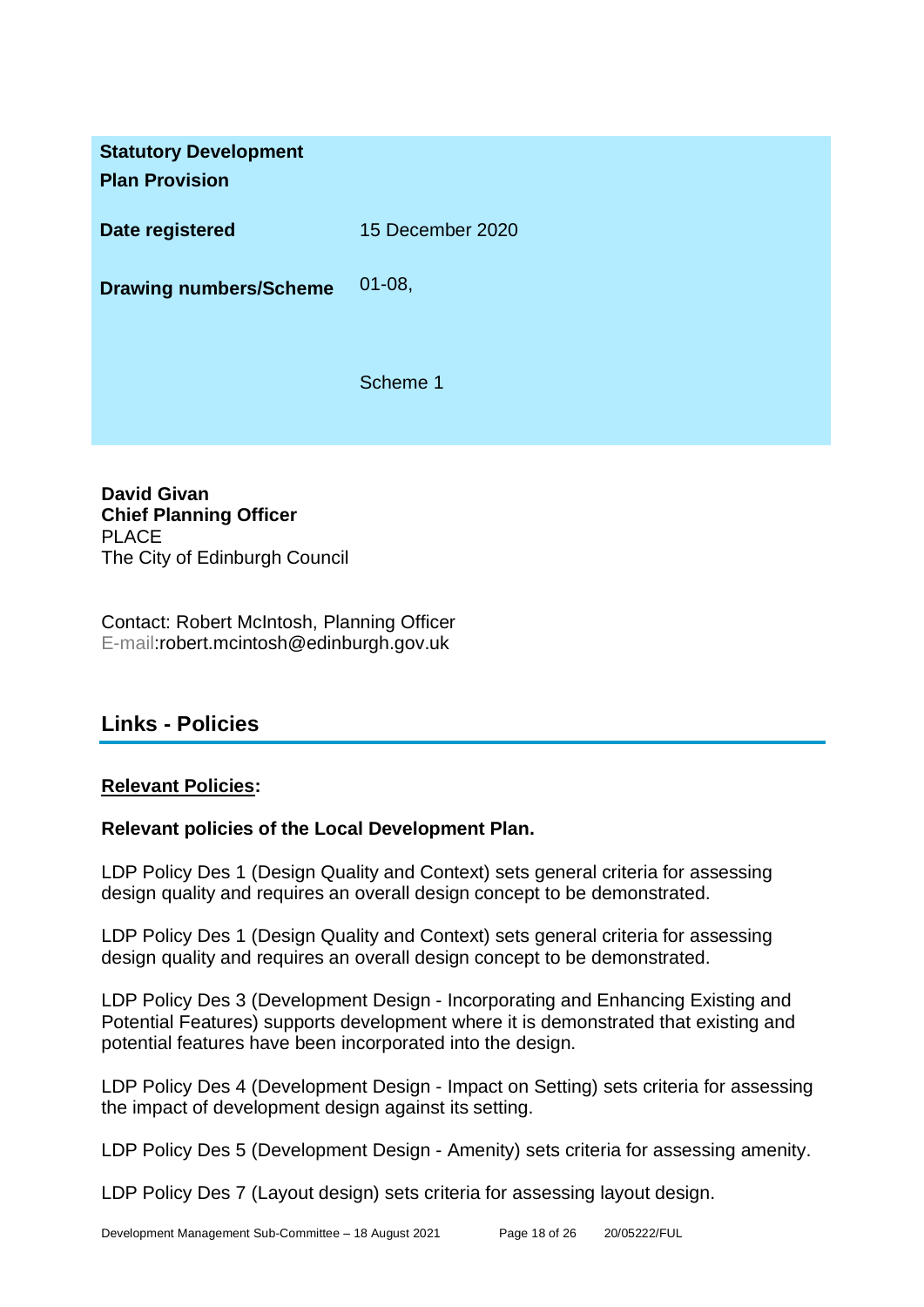LDP Policy Des 10 (Waterside Development) sets criteria for assessing development on sites on the coastal edge or adjoining a watercourse, including the Union Canal.

LDP Policy Des 11 (Tall Buildings - Skyline and Key Views) sets out criteria for assessing proposals for tall buildings.

LDP Policy Env 1 (World Heritage Site) protects the quality of the World Heritage Site and its setting.

LDP Policy Env 3 (Listed Buildings - Setting) identifies the circumstances in which development within the curtilage or affecting the setting of a listed building will be permitted.

LDP Policy Env 6 (Conservation Areas - Development) sets out criteria for assessing development in a conservation area.

LDP Policy Env 8 (Protection of Important Remains) establishes a presumption against development that would adversely affect the site or setting of a Scheduled Ancient Monument or archaeological remains of national importance.

LDP Policy Env 9 (Development of Sites of Archaeological Significance) sets out the circumstances in which development affecting sites of known or suspected archaeological significance will be permitted.

LDP Policy Env 11 (Special Landscape Areas) establishes a presumption against development that would adversely affect Special Landscape Areas.

LDP Policy Env 13 (Sites of International Importance) identifies the circumstances in which development likely to affect Sites of International Importance will be permitted.

LDP Policy Env 14 (Sites of National Importance) identifies the circumstances in which development likely to affect Sites of National Importance will be permitted.

LDP Policy Env 15 (Sites of Local Importance) identifies the circumstances in which development likely to affect Sites of Local Importance will be permitted.

LDP Policy Env 16 (Species Protection) sets out species protection requirements for new development.

LDP Policy Env 21 (Flood Protection) sets criteria for assessing the impact of development on flood protection.

LDP Policy Env 22 (Pollution and Air, Water and Soil Quality) sets criteria for assessing the impact of development on air, water and soil quality.

LDP Policy Emp 8 (Business and Industry Areas) protects identified areas for business, industrial and storage development.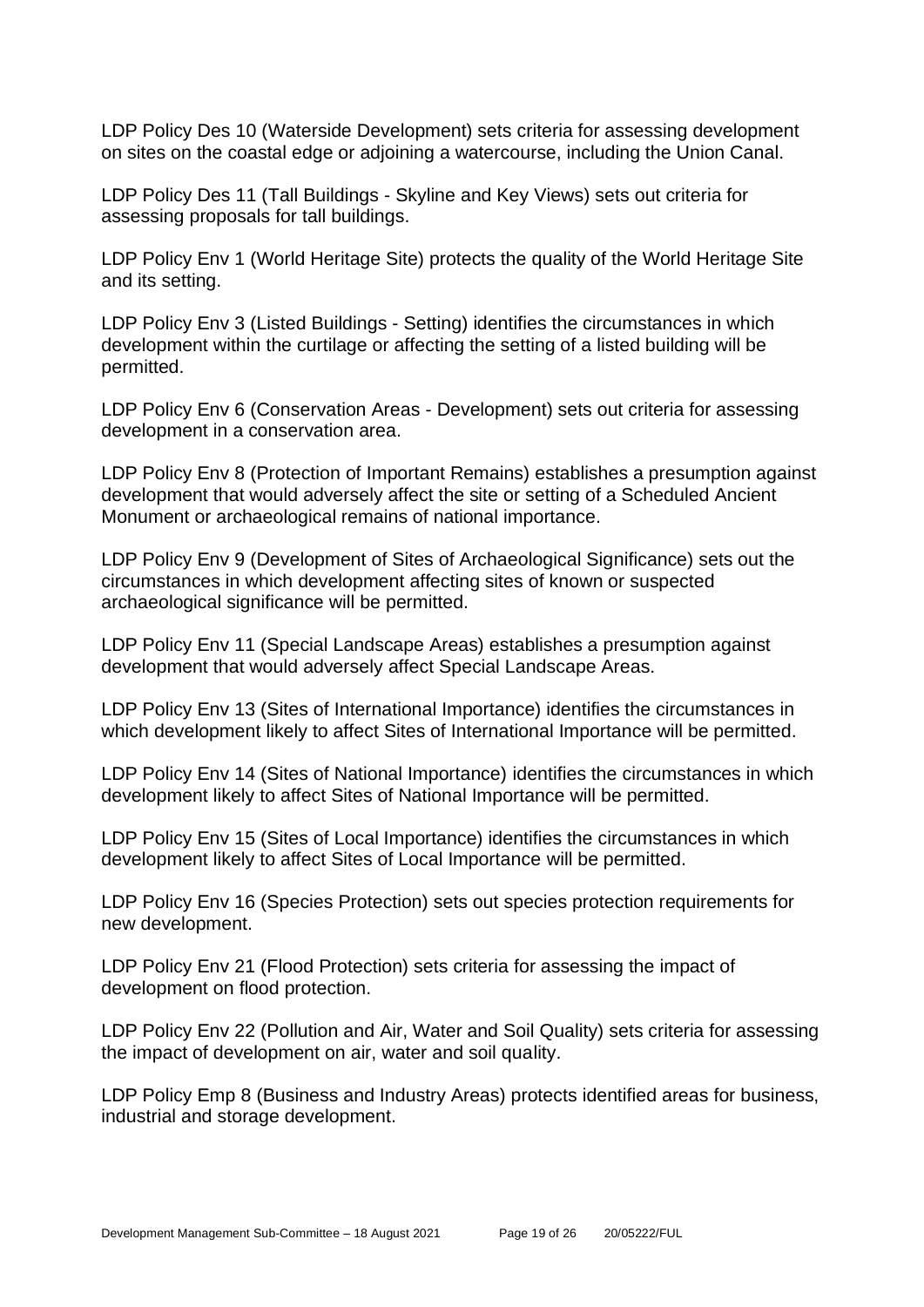# **Appendix 1**

**Application for Planning Permission 20/05222/FUL At 13 Edinburgh Road, Edinburgh, EH30 9HR Erect new standalone workshop / studio building with separate access.**

## **Consultations**

## **Nature Scot**

## Summary

There are natural heritage interests of international importance adjacent to the site, but in our view, these will not be adversely affected by the proposal. Advice in relation to this is provided below and in Annex 1.

SNH Advice -Firth of Forth SPA

The proposal lies adjacent to the Firth of Forth Special Protection Area (SPA), designated for its wintering bird interest. A Habitats Regulation Appraisal (HRA) is therefore required. The SPA has not been addressed within the application and therefore no information has been submitted to inform an HRA. However, we consider that HRA screening and if necessary appropriate assessment should be able to be undertaken with the information available.

In terms of HRA screening, our view is this proposal is likely to have a significant effect on the Firth of Forth SPA. Consequently, Edinburgh Council as competent authority, is required to carry out an appropriate assessment in view of the site's conservation objectives for is qualifying interests.

To help you do this we advise that, in our view, based on the information provided, the proposal will not adversely affect the integrity of the site.

Annex 1 contains full details and reasoning for all requirements. Firth of Forth SSSI

The proposal is also adjacent to the Firth of Forth Site of Special Scientific Interest (SSSI), notified partly for its geological interests which include the Queensferry Shore rock exposures at this location. The Craigs rocks below and around this promontory form an important part of this geological interest. No construction or incursion is proposed within the SSSI/onto the rocks and therefore the proposal is not likely to have any impacts on the SSSI.

Annex 1 Firth of Forth SPA and Habitats Regulations Appraisal.

This proposal could affect the Firth of Forth Special Protection Area (SPA) designated for its wintering bird interest. Further information about this internationally important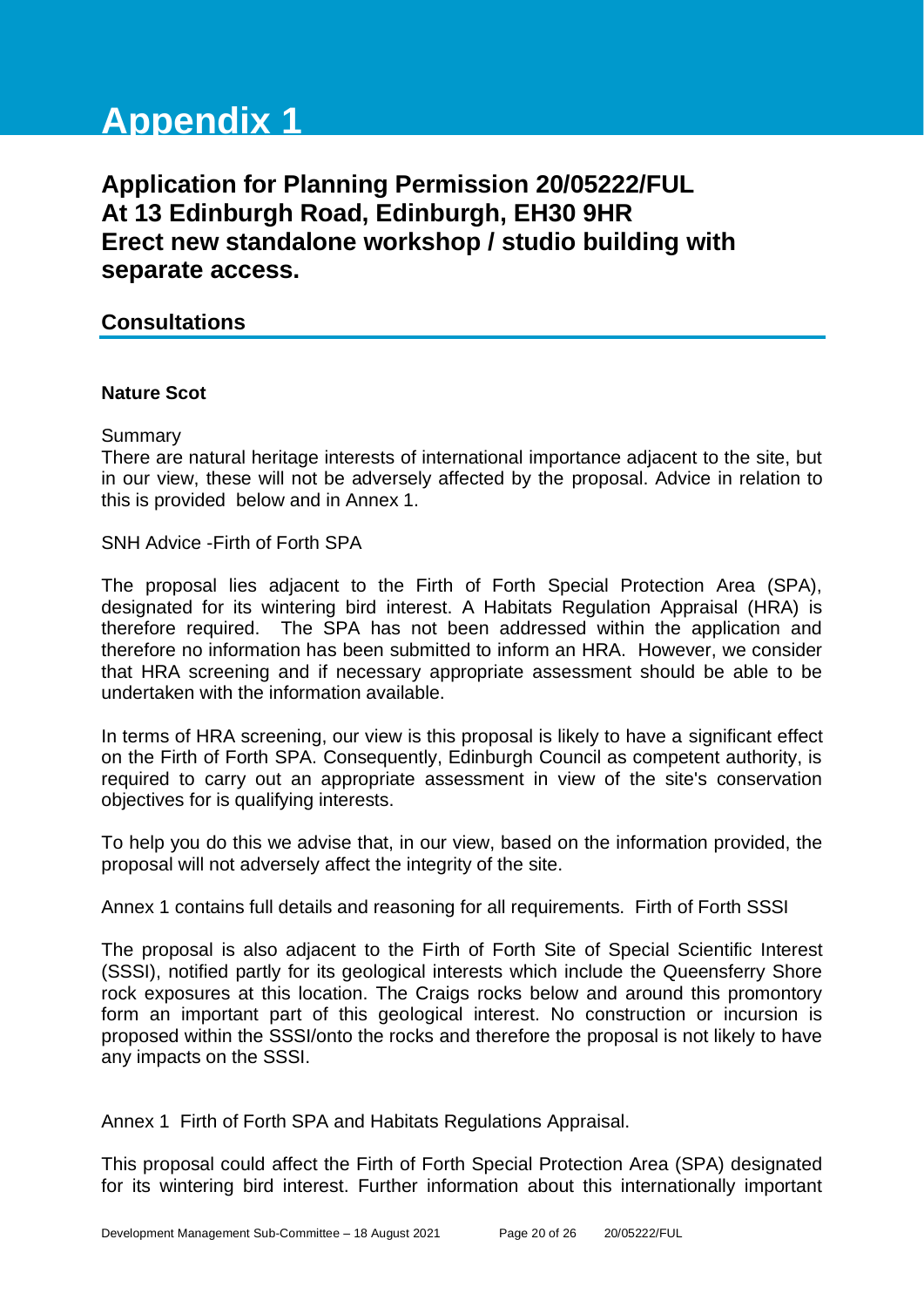site, the special features it is designated to protect, and its conservation objectives, can be found on NatureScot's SiteLink website: https://sitelink.nature.scot/home

The status of these sites means that the requirements of the Conservation (Natural Habitats, &c.) Regulations 1994 as amended (the "Habitats Regulations"). Consequently, Edinburgh Council is required to consider the effect of the proposal on the site before it can be consented (commonly known as Habitats Regulations Appraisal). Our website has summaries of the legislative requirements and the HRA process: https://www.nature.scot/professional-advice/protected-areas-andspecies/protected-

species/legal-framework/habitats-directive-and-habitats-regulations

https://www.nature.scot/professional-advice/planning-and-development/environmentalassessment/habitats-regulations-appraisal-hra

Our advice in relation to the HRA is provided below:

HRA Stage 1 - is the proposal connected with conservation management of the European site?

No - this proposal is not connected to conservation management of any European site. **Hence** 

further consideration is required.

HRA Stage 2 - is the proposal 'likely to have significant effects' upon the European site?

In plain English this asks whether there is any connectivity between the proposal and the European site.

Given the proximity to the SPA, possible effects of disturbance on the bird population and

potential direct effects on the site, then we would conclude that there's likely significant effects:

1) There is potential for disturbance or displacement of birds using the shoreline or coastal water, with the construction of a new building, introducing light, noise and movement.

2) There is potential for pollution/sedimentation to the water from construction activities.

HRA Stage 3 - will the proposal have adverse effects on the integrity of the SPA?

An appropriate assessment will be required and should be carried out by Edinburgh Council in view of the site's conservation objectives for is qualifying interests. In our view this assessment can be carried out using available information and should include an appraisal of the following:

1) Information on and assessment of level of disturbance or displacement to SPA birds which are likely to be loafing or roosting in the sea or shoreline habitat. No wintering bird surveys have been undertaken to support this application, which are often required to support applications. However, bird use in this location is likely to be low and will be subject to on-going background disturbance from the town/road and street lighting. The construction of a new building at this location, which although is on a small promontory, is also in

close proximity to other buildings and within the settlement boundary. Therefore the effects of new disturbance here isn't likely to be much on top of the existing settlement disturbance. This is partly based on the assumption that the external lighting required will be sensitive or similar to the lighting in the area, given the location by the coast and within a Conservation Area; no bright lighting should be directed onto the Forth. This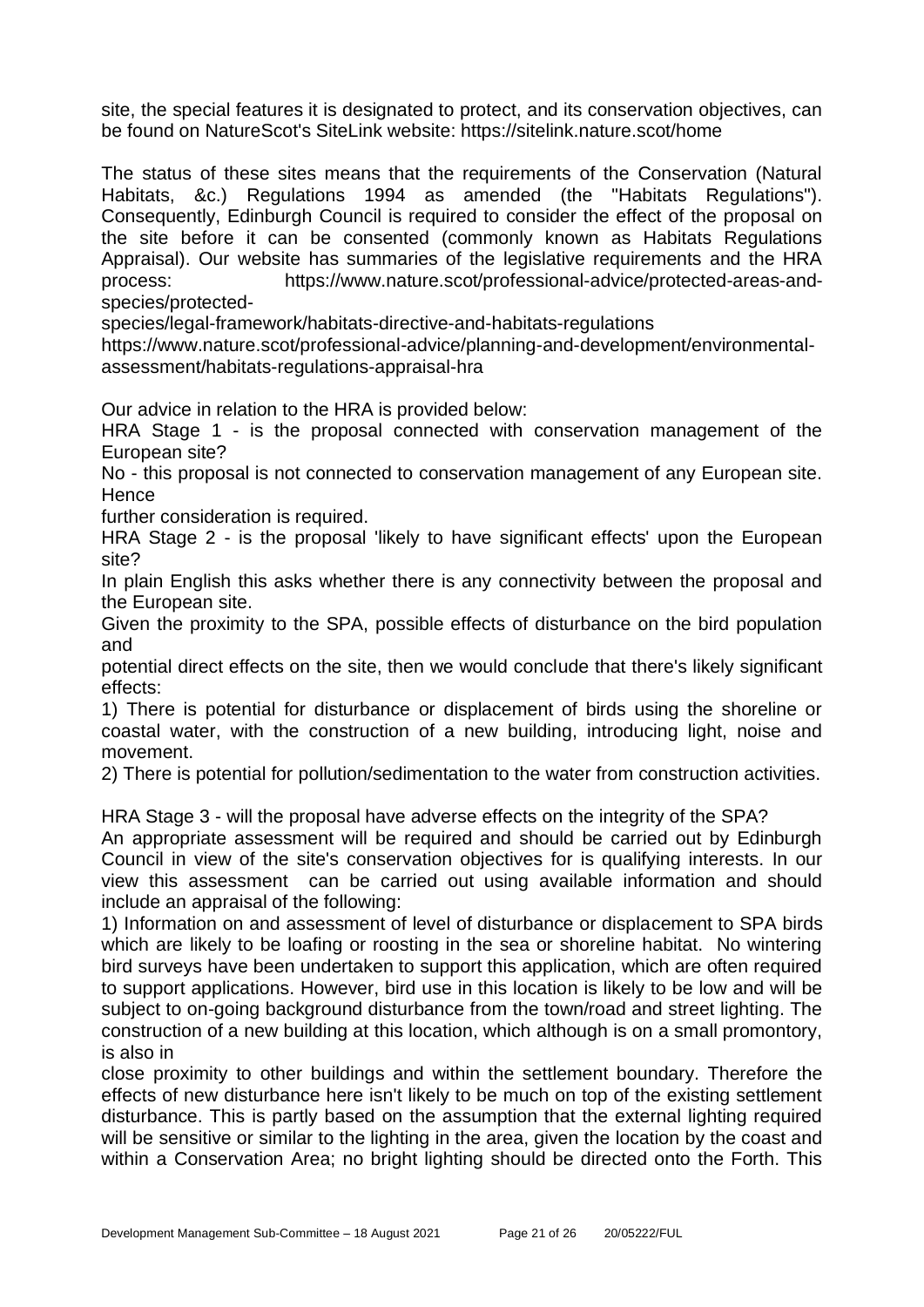may need to be a condition of consent, if lighting requirements aren't covered elsewhere in the consent process.

The construction process will be time limited, although there is no mention of specific timescales for work. In relation to this, timing of works could be an option to prevent construction disturbance, but given the various reasons above, this is unlikely to be required.

2) Assessment of risk and potential impacts to the Forth and measures to reduce this risk. This relates to construction activities which could result in pollution, dirt and dust entering the water environment. The building to be constructed is almost immediately adjacent to the water's edge so there is a risk of accidental spills. However, controls are likely to be required by other regulatory methods and as such we can anticipate the measures that will be required and in place to minimise these events from occurring. It's also noted that wastewater is anticipated to be connected to the existing pipe at the main building which would avoid further clarification on this issue.

## HRA - Conclusion

Taking all of the above considerations into account, in our view it should be possible to reach a conclusion of 'no adverse effects upon site integrity'.

To note: If the planning authority intends to grant planning permission against this HRA advice,

you must notify Scottish Ministers.

#### Additional advice

To further mitigate the effects of construction works on any wintering birds that are using the adjacent coast, we recommend the following measures as informatives:

1) Screening of the site, which will help mask movement and lighting inside the building, reducing visual disturbance site, help buffer noise levels and help restrict dust travel.

2) Consideration given to restricting periods of high noise levels to one hour past dawn, ceasing one hour before dusk, to allow birds to disperse.

## **Archaeology**

Further to your consultation request I would like to make the following comments and recommendations concerning this application to erect a new standalone workshop / studio building with separate access.

South Queensferry was already established as a main ferry-port by the 11th century, located at the last narrow-crossing point across the Firth of Forth between Fife with the Lothians. By 1150 the settlement was being called ''the queen's ferry'' in reference to the improvements order by Queen Margaret of Scotland (AD 1063-93) to the ferry service. The site is located on the eastern side of the medieval town on the 'The Craigs' a spit of high bedrock forming the end of the town. The 1st edition OS map (see fig 1) shows the site occupied by a building thought to date back to possibly the 17th /18th centuries. What appears to be rock cut steps can be seen in the Craigs Rock extending from the corner of the adjacent hotel suggesting an earlier landing point on Craigs Rock.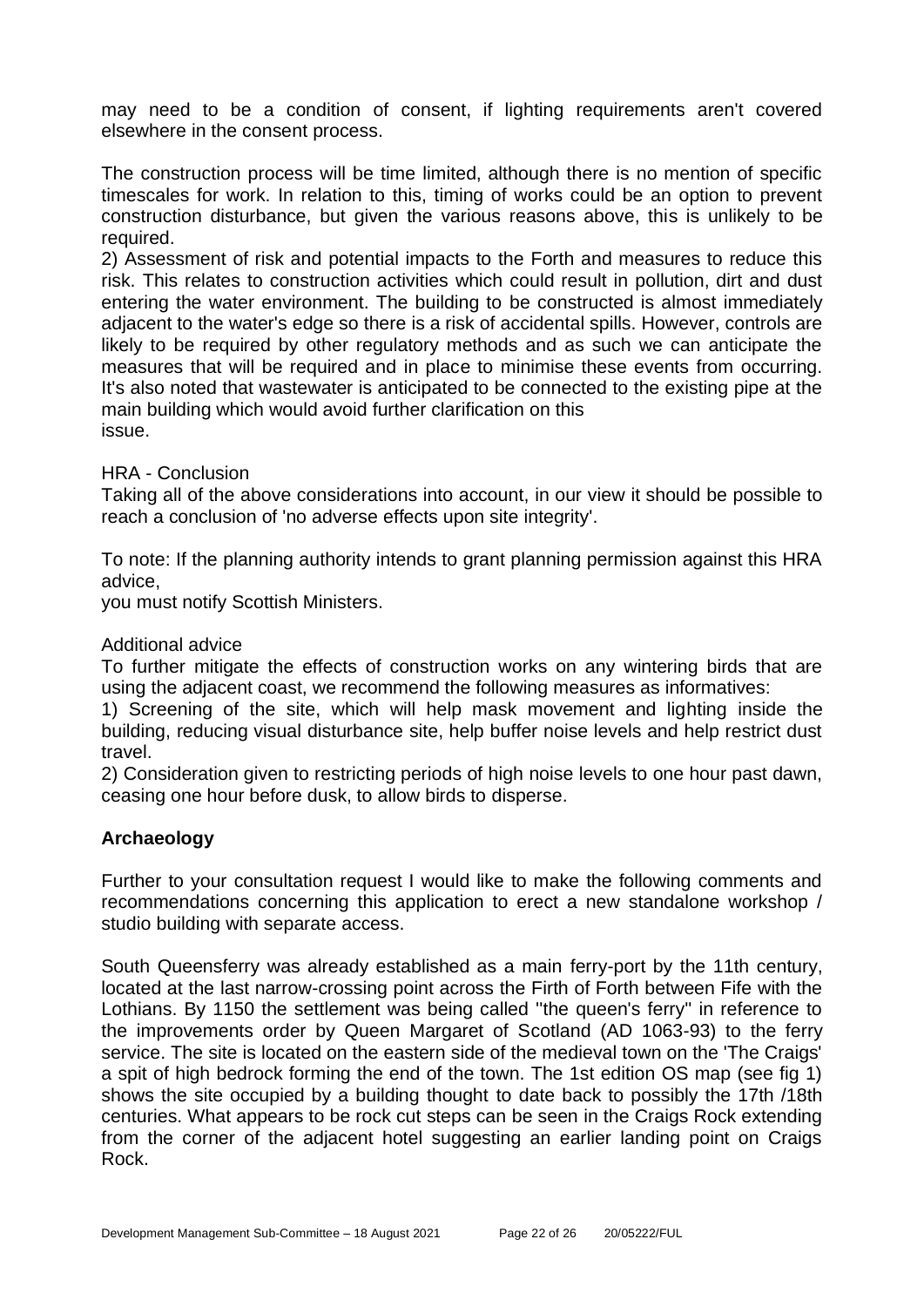This application must be considered under terms Scottish Government's Our Place in Time (OPIT), Scottish Planning Policy (SPP), PAN 02/2011, HES's Historic Environment Policy for Scotland (HEPS) 2019 and CEC's Edinburgh Local Development Plan (2016) Policies ENV8 & ENV9. The aim should be to preserve archaeological remains in situ as a first option, but alternatively where this is not possible, archaeological excavation or an appropriate level of recording may be an acceptable alternative

The site contains the ruins/remains of an earlier building shown on the 1st Edition OS map which possibly date back to the 17th/18th century. Given the site's location earlier archaeological evidence associated with the development of South Queensferry from the medieval period onwards may also occur. The impact therefore of associated with construction and associated groundbreaking works (e.g. services) for this development must be regarded as having a moderate archaeological impact. It is recommended therefore that prior to development that a programme of archaeological works is undertaken to fully excavate, record and analysis all significant remains. Given the sites public location it is recommended that this be undertaken in conjunction with a programme of public engagement information boards, public viewing etc)

Therefore, it recommended that if permission is granted that the following condition is attached to ensure the undertaking of the required programme of archaeological works on this site.

'No demolition/development shall take place on the site until the applicant has secured and implemented a programme of archaeological work (excavation, reporting & analysis, publication, public engagement) in accordance with a written scheme of investigation which has been submitted by the applicant and approved by the Planning Authority.'

The work must be carried out by a professional archaeological organisation, either working to a brief prepared by CECAS or through a written scheme of investigation submitted to and agreed by CECAS for the site. Responsibility for the execution and resourcing of the programme of archaeological works and for the archiving and appropriate level of publication of the results lies with the applicant.

#### **Historic Environment Scotland**

Thank you for your consultation which we received on 18 February 2021. We have assessed it for our historic environment interests and consider that the proposals have the potential to affect the following:

Ref Name Designation Type 100018447,

LB40370 Forth Bridge World Heritage Site Boundary,

FORTH BRIDGE World Heritage Sites,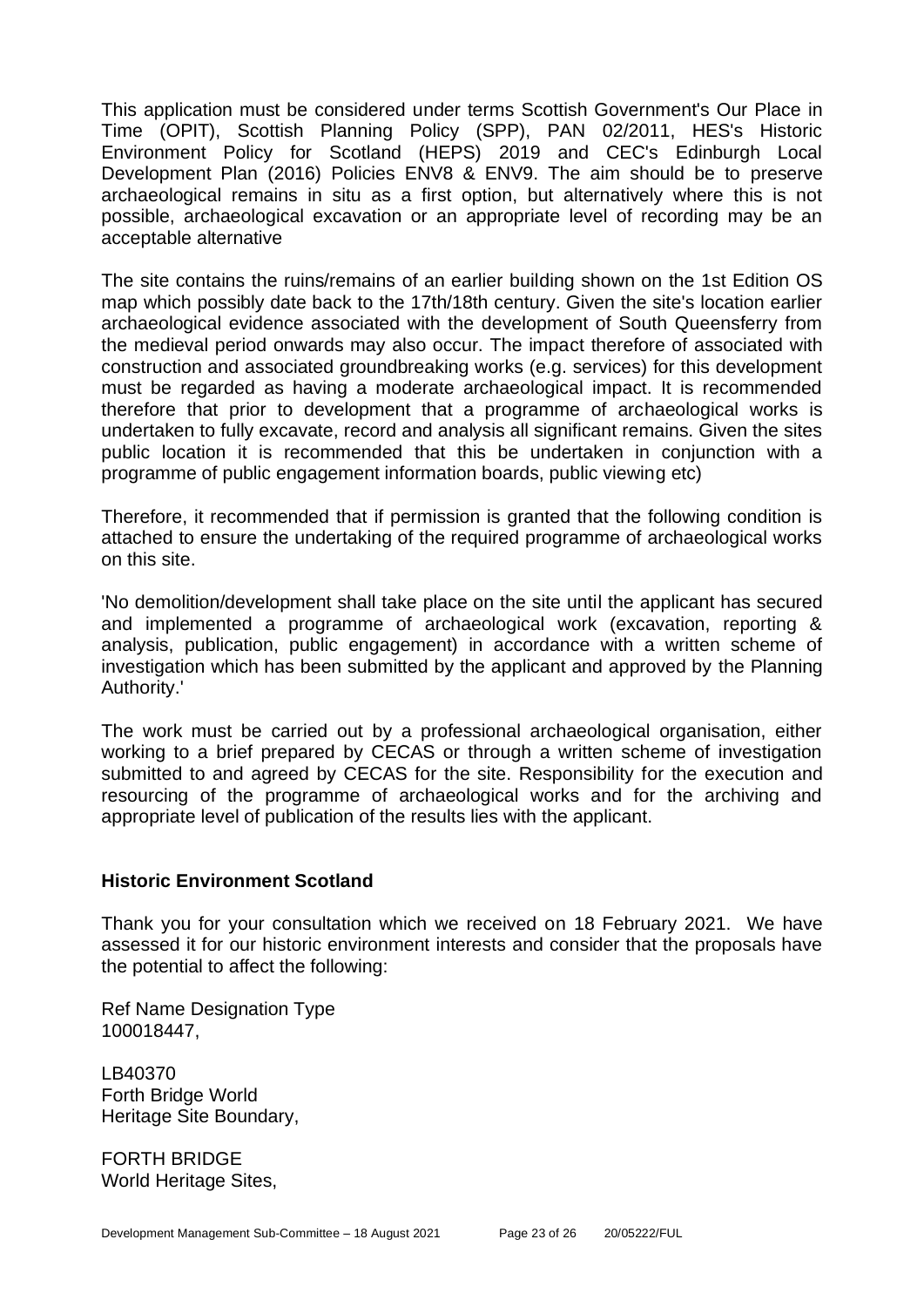## Listed Building

You should also seek advice from your archaeology and conservation service for matters including unscheduled archaeology and category B and C-listed buildings.

#### Our Advice

We have considered the information received and do not have any comments to make on the proposals. Our decision not to provide comments should not be taken as our support for the proposals. This application should be determined in accordance with national and

local policy on development affecting the historic environment, together with related policy guidance.

## **Roads Authority**

No objections to the application.

## **Scottish Water**

#### Audit of Proposal

Scottish Water has no objection to this planning application; however, the applicant should be aware that this does not confirm that the proposed development can currently be serviced and would advise the following:

Water Capacity Assessment

Scottish Water has carried out a Capacity review and we can confirm the following:

There is currently sufficient capacity in the Balmore Water Treatment Works to service your development. However, please note that further investigations may be equired to be carried out once a formal application has been submitted to us.

#### Waste Water Capacity Assessment

This proposed development will be serviced by S Queensferry Waste Water Treatment Works. Unfortunately, Scottish Water is unable to confirm capacity currently so to allow us to fully appraise the proposals we suggest that the applicant completes a Pre-Development Enquiry (PDE) Form and submits it directly to Scottish Water via our Customer Portal or contact Development Operations.

#### Asset Impact Assessment

According to our records, the development proposals may impact on existing Scottish Water assets. The applicant must identify any potential conflicts with Scottish Water assets and contact our Asset Impact Team via our Customer Portal to apply for a diversion.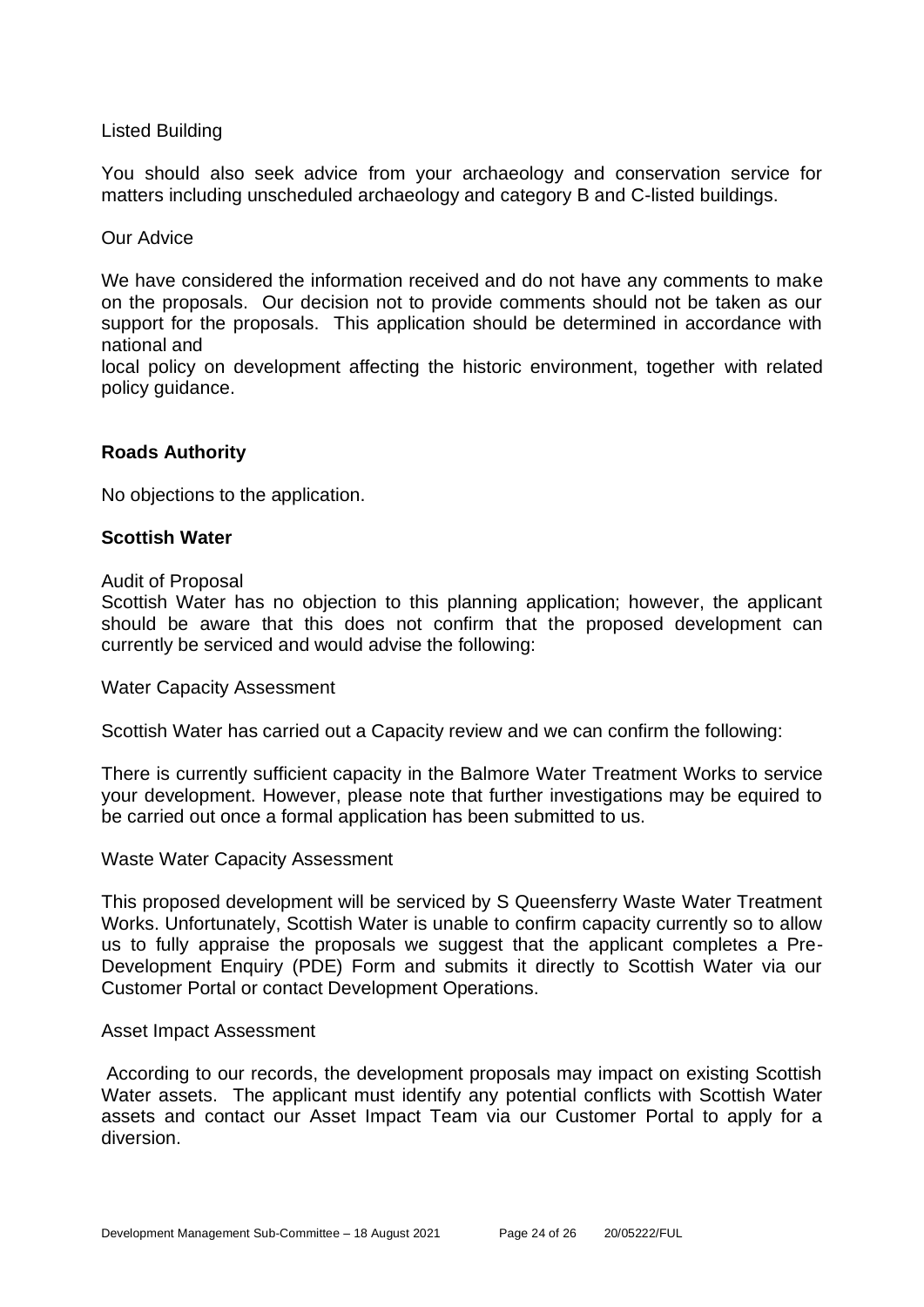The applicant should be aware that any conflict with assets identified may be subject to restrictions on proximity of construction. Please note the disclaimer at the end of this response.

## **Flood Planning**

Thank you for sending through the completed certificate.

The applicant has confirmed that the development is categorised as a 'least vulnerable' land use, referencing SEPA's Land Use Vulnerability Guidance, and has confirmed that safe access and egress is provided. As recommended in the flood risk assessment, the applicant should implement an emergency evacuation plan and flood resilient materials.

This application can therefore proceed to determination, with no further comments from Flood Prevention.

## **SEPA**

This application appears to be for a studio/workshop and therefore of low vulnerability re flood risk - we have no comment to make on this

## **Environmental Protection**

Environmental Protection has concerns regarding the impact of noise, odour, and dust from the proposed workshop on the proposed and existing residential amenity, and therefore cannot support this application.

The application site is to the north of the residential property at 13 Edinburgh Road and is proposed as small scale ancillary residential, with a workshop.

This service does not have concerns relating to the residential aspect of the proposal but is concerned about the potential impact on nearby amenity that the workshop may have, in terms of noise, odour and dust. Planning have advised that the residential part of the development would need to be assessed as a separate dwelling from the proposed workshop and mezzanine. This means there is the potential for the residential part of the development and the workshop to be under separate control / ownership and therefore for the workshop to have a negative impact on amenity of the proposed, as well as existing residential properties.

Environmental Protection therefore cannot support this application.